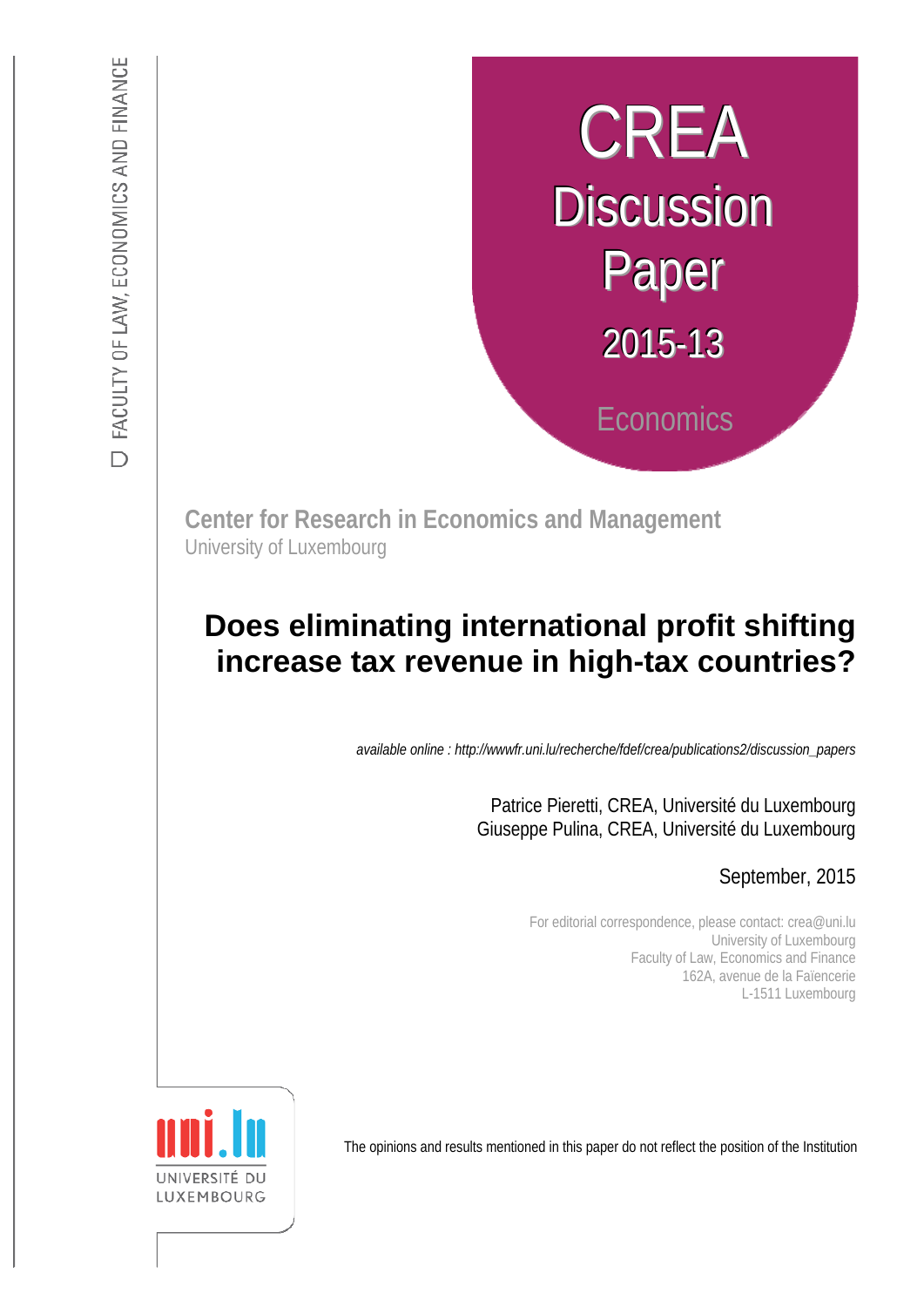# Does eliminating international profit shifting increase tax revenue in high-tax countries?

Patrice PIERETTI <sup>∗</sup> , Giuseppe PULINA †

#### Abstract

We analyze under which conditions initiatives intended to eliminate profit shifting (such as the OECD BEPS action plan) can be successful given that these actions may induce multinational companies to relocate activities in low-tax countries. We demonstrate that removing tax-motivated profit shifting increases tax revenue in the onshore region if the low-tax jurisdiction is not too efficient in providing attractive infrastructure. This result is more likely to be obtained when the high-tax country is able to counter international activity shifting by competing in infrastructure with the tax haven rather than being passive.

JEL classification: F21, F23, H25, H26.

Keywords: BEPS, Profit shifting, Activity shifting, Tax havens, Multinational

firms.

<sup>∗</sup>University of Luxembourg, CREA

<sup>†</sup>University of Luxembourg, CREA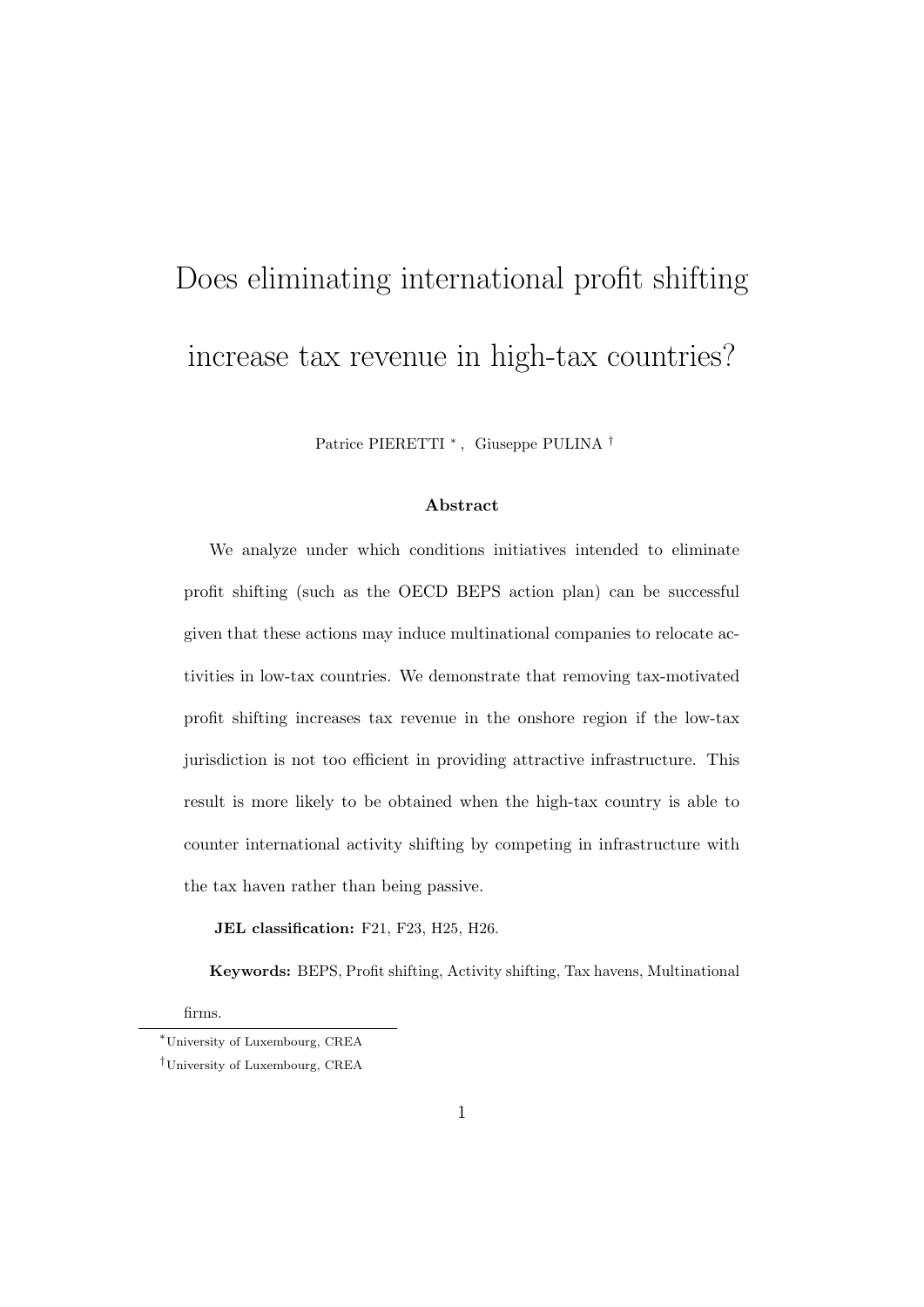# 1 Introduction

In recent years there has been growing concern about aggressive tax avoidance by multinationals corporations (MNCs). In particular, MNCs are accused of paying virtually no taxes in the places where they operate by shifting profit to low-tax jurisdictions. These facts have clearly been documented in the recent literature (e.g. Desai et al., 2006a, Desai et al., 2006b, Huizinga & Laeven, 2008 and Heckemeyer & Overesch, 2013). Accordingly, the OECD launched in 2013 an initiative against base erosion and profit shifting (BEPS - OECD, 2013a , OECD, 2013b and OECD, 2014). This initiative, consisting in a 15-action plan, is intended to facilitate intergovernmental cooperation regarding taxation of multinational corporations. More specifically, the aim is to require that profits are taxed where economic activities and value creation occur. In other words, the focus is on artificial profit shifting for tax purposes and not on tax competition per se. In a recent interview,  $1$  the head of OECD tax policy, told Fairfax Media that BEPS would "put an end to harmful tax competition, but not to tax competition". He also added that "some countries might move to be more attractive by reducing their rates. We think that's fine".

In reality, pure profit shifting is not the only way companies can lower their tax liabilities. They can benefit from low taxation by shifting real activities abroad if

 $1$  Sydney Morning Herald, November 14, 2014.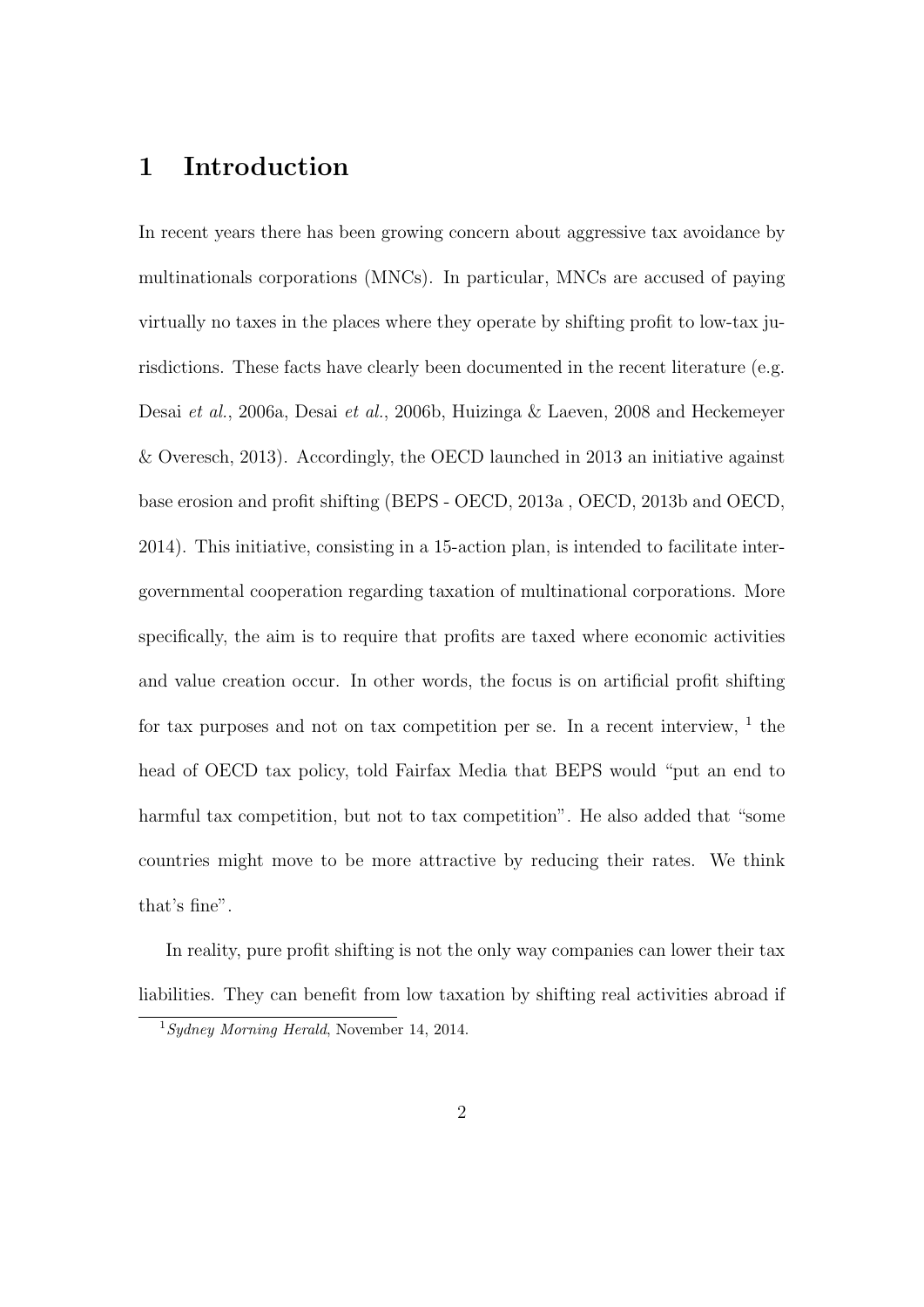the territorial taxation system, <sup>2</sup> currently used by the majority of OECD countries, applies.

However, low taxes are not always enough to attract foreign firms. According to Dharmapala (2008) and Dharmapala & Hines (2009), havens tend to have relatively sophisticated infrastructure  $3$  and Gonzalez & Schipke (2011, p.45) observe that "strong regulations that inspire confidence are a crucial factor " to attract foreign businesses. It follows that, physical and institutional infrastructure together with low taxation are essential to host foreign activities.

In a recent article, *The Economist* explains that "to avoid the perception of tax-dodging, some firms are starting to shift executives and head-office functions to their new domiciles" and that "America is starting to lose not just tax revenues but jobs too". Consequently, to lower their tax burdens and to avoid the perception of pure profit shifting MNCs begin to shift part of their real activity to low-tax jurisdictions (The Economist, 2015).

While activity shifting does not infringe the ongoing anti tax planning regulation, it still remains a form of base erosion from the point of view of high-tax countries, as pointed out by Hines (2014).

<sup>2</sup>According to this regime, multinationals are not taxed at home on their foreign income.

<sup>3</sup> Infrastructure can take various forms like telecommunications and transportation infrastructure, universities and public R&D investment but also governance infrastructure like property rights enforcement, capital market regulations and more generally attractive laws and regulations.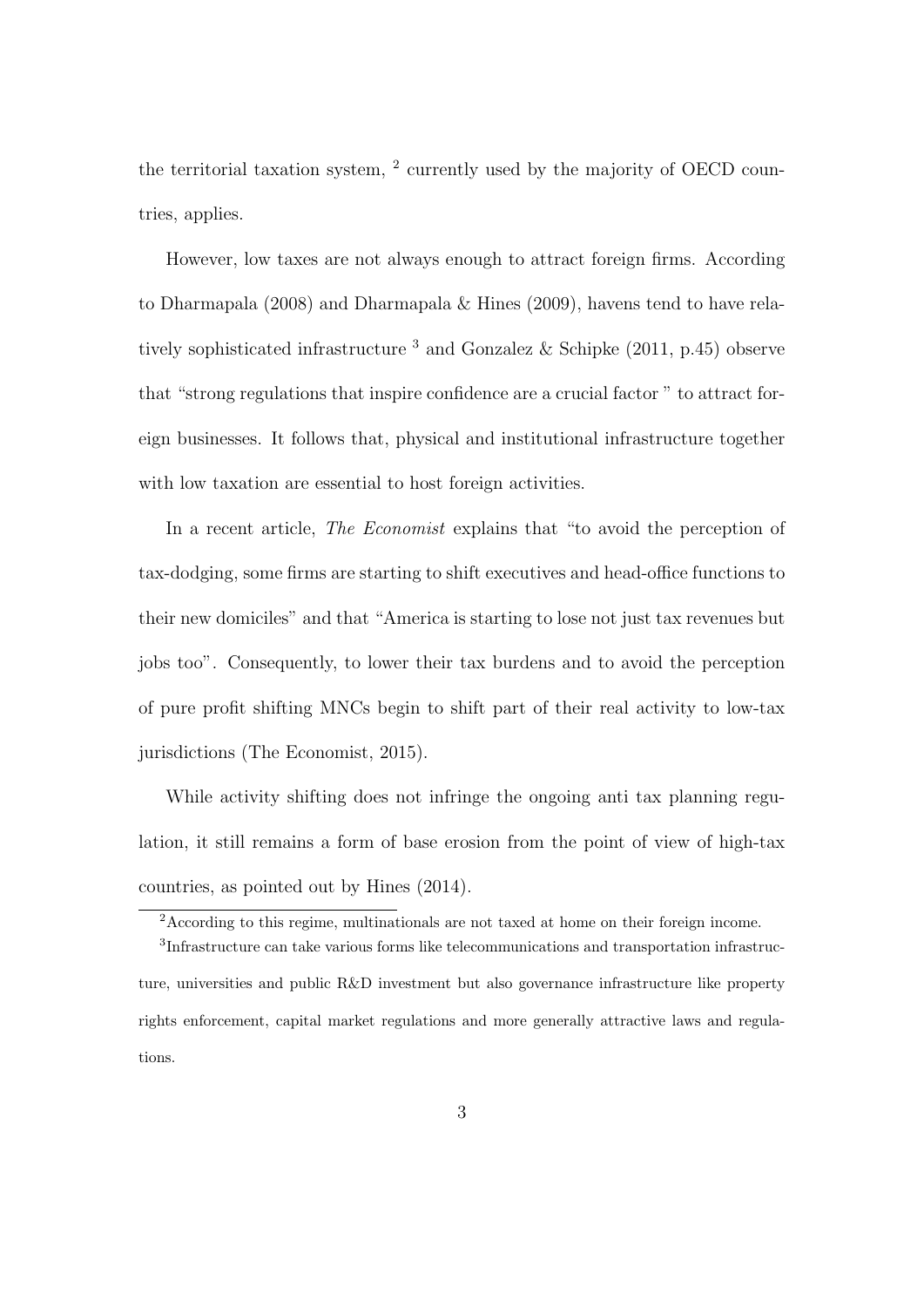The following questions then arise. Do international anti-profit shifting regulations encourage tax havens to intensify their attractiveness to foreign substance based investments? In this case, will tax havens be capable to provide better attractive infrastructure ? Could this induce multinational corporations (MNCs) to engage more in international activity shifting? Is it then conceivable that BEPS initiatives could fail?

This paper develops a simple model to analyze under which conditions initiatives intended to eliminate profit shifting can be successful given that these actions may induce relocation of substance based activities. The model demonstrates that the removal of tax-motivated profit shifting increases tax revenue in the onshore region if the low-tax jurisdiction is not too efficient in providing attractive infrastructure. This result is more likely to be obtained when the high-tax country is able to counter international activity shifting by competing in infrastructure with the tax haven rather than being passive.

Finally, we demonstrate that base erosion and onshore tax revenue are not necessarily affected in the same way by the elimination of profit shifting. More precisely, the eradication of profit shifting can increase tax revenue while not reducing base erosion.

The next section presents the basic model. In section 3, we assume that profit shifting can be eliminated. Section 4 compares tax revenue before and after the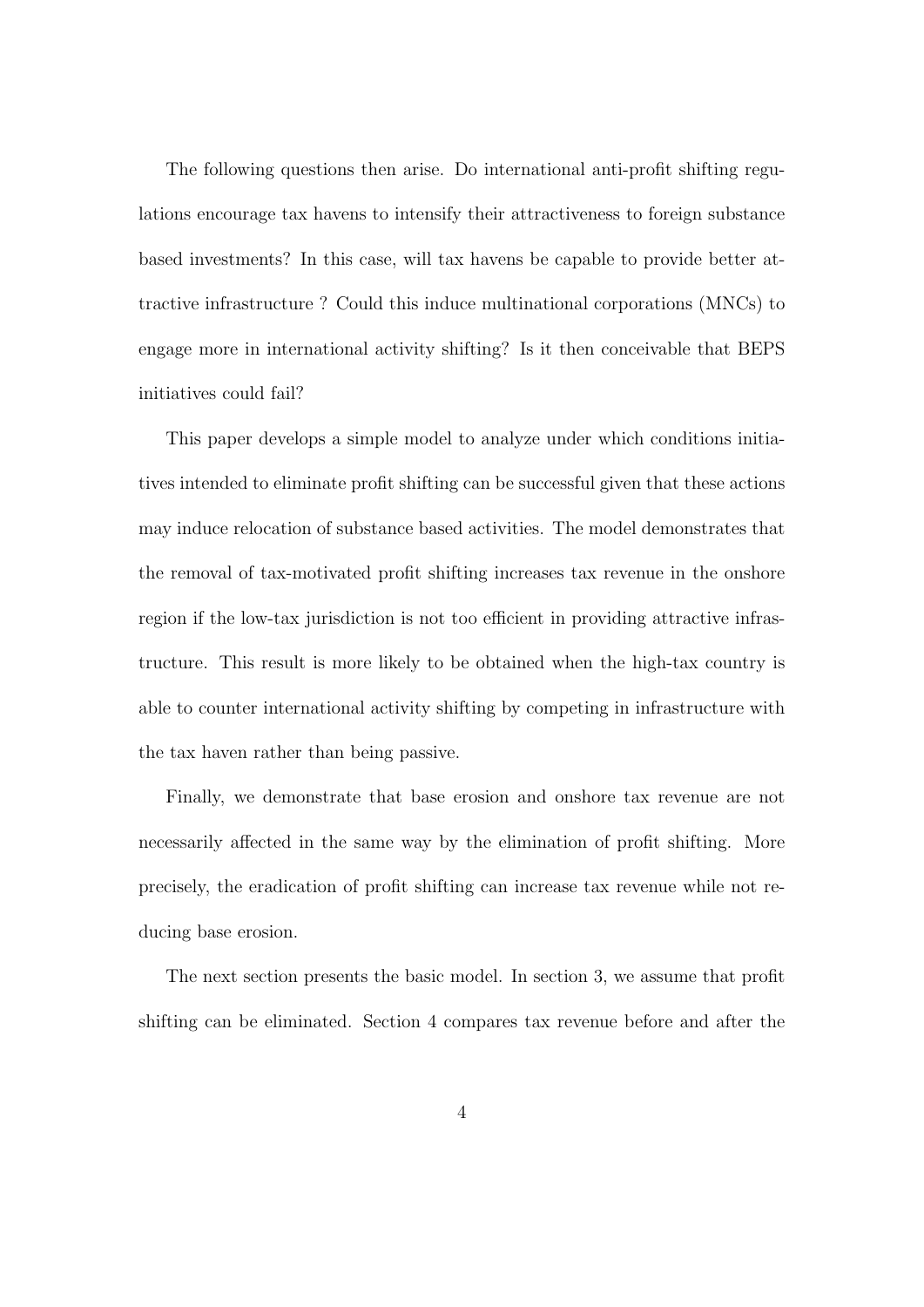removal of profit shifting. Section 5 extends the model to the case of infrastructure competition between high and low tax jurisdictions. Section 6 concludes.

### 2 The model set-up

We consider a world economy with two countries, a large high-tax country  $H$  and a small tax haven  $F$ . MNCs are located in  $H$ , each having one unit of capital that generates a profit  $\Pi_H = q + \delta$ . The fraction q results from firm specific productivity, whereas  $\delta$  is the output fraction that depends on the amount of infrastructure provided in the home country. For convenience and without loss of generality, we set  $q = 1$  so that  $\Pi_H = 1 + \delta$ .

The representative MNC contemplates the possibility of shifting part of its capital to the tax haven in order to set up a substance-based activity and/or the possibility of offshoring, through a special purpose entity, part of its profit generated in H.

Let  $\theta$  denote the fraction of capital moved <sup>4</sup> to the tax haven F for setting up a substance-based activity and  $\theta_p$  the portion of the profit  $\Pi_H$  that is merely shifted offshore.

Following Johannesen (2010) and Haufler & Schjelderup (2000), we consider that profit and capital shifting entail moving costs. We assume that the cost of

<sup>&</sup>lt;sup>4</sup>In this case, the profit generated at home would be  $(1 - \theta)\Pi_H$ .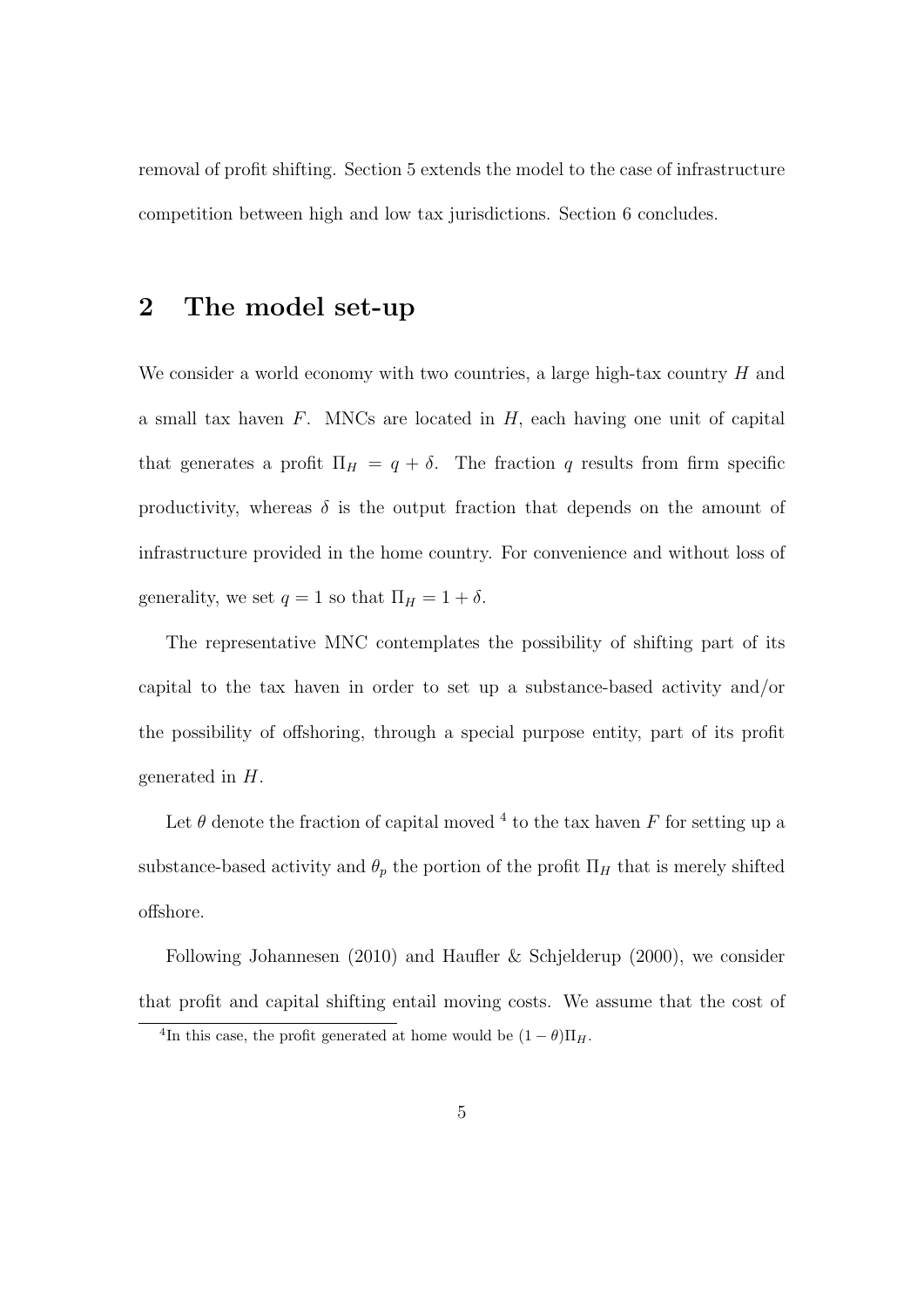activity shifting increases with the amount of offshored capital, <sup>5</sup> while we suppose that the cost of profit shifting increases with the parameter  $\theta_p$  that can be viewed as the share of concealed tax-base. The latter assumption that is similar to Haufler & Schjelderup (2000) results from the fact that additional efforts are necessary to increase income concealment and that the probability of being detected increases with the degree of concealment.

We introduce convex costs for profit and activity shifting. The corresponding cost functions are respectively  $\frac{1}{2}\theta_p^2$  and  $\frac{\alpha}{2}\theta^2$ . Note that it is common practice to use convex functions in two-country models (Haufler & Schjelderup, 2000 and Stöwhase, 2005) that try to capture the costly effort of MNCs to avoid home taxation. The parameter  $\alpha \in R^+$  accounts for the difficulty to shift activity relative to profit shifting. Because profit shifting can be achieved virtually, we can assume that shifting activities is at least as difficult. In other terms, we assume that  $\alpha \geq 1$ . <sup>6</sup>

The onshore country taxes corporate income at a rate  $t \in [0, \Pi_H]$ , while the tax haven  $F$  does not levy a corporate tax. Generally, it is not very costly to offer tax sheltering services, but public investments are required to guarantee a

<sup>5</sup>Offshoring real activities requires costs resulting from building or renting the business premises as well as from moving the starting material, etc.

<sup>&</sup>lt;sup>6</sup>If  $0 < \alpha < 1$ , activity shifting would be relatively easier to achieve. This would make the removal of profit shifting less able to augment tax revenues in high tax countries.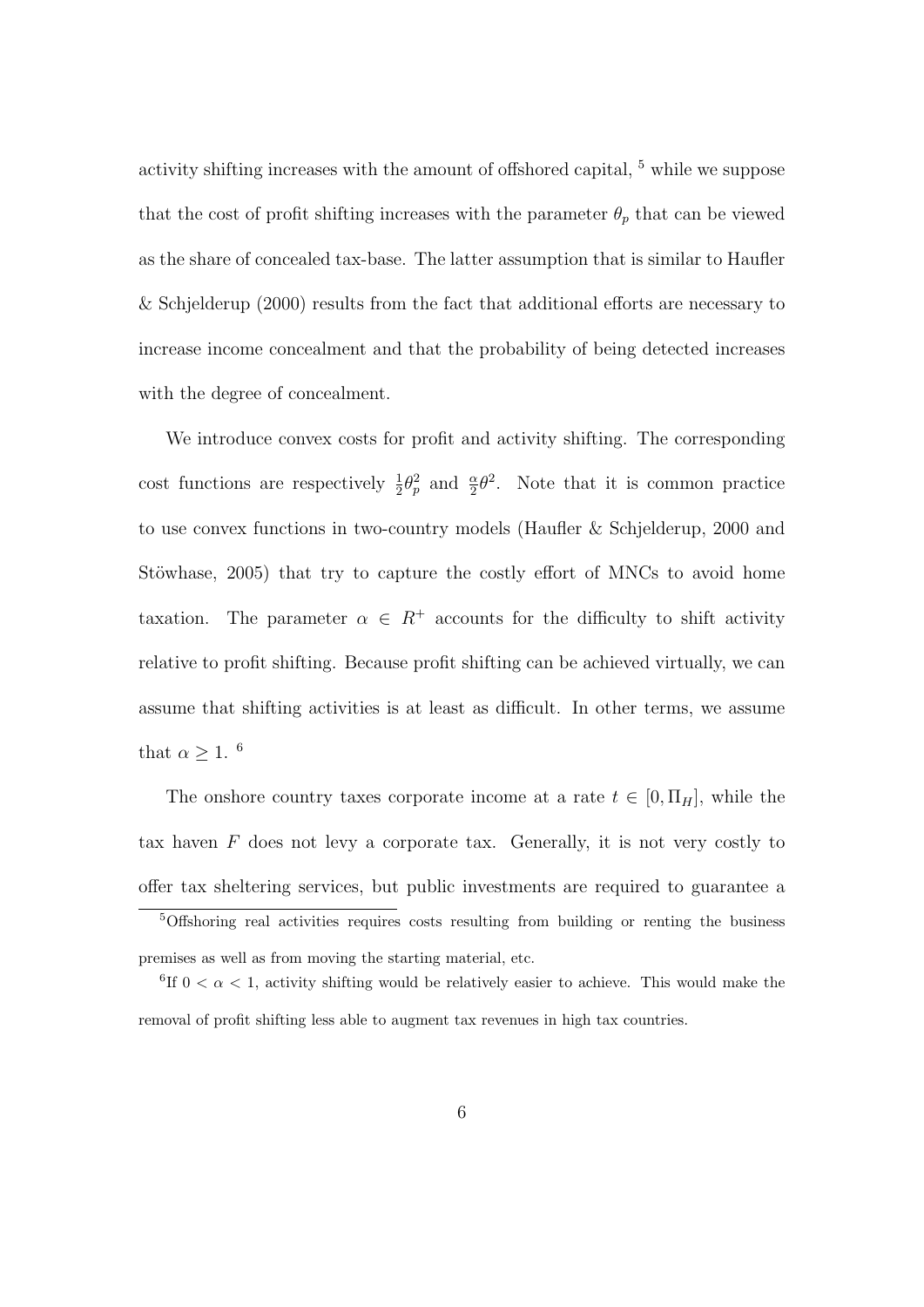favorable environment to attract foreign firms that invest in substance based activities. Consequently, let G be the amount of public infrastructure provided by the tax haven. Let us assume that  $G$  units of infrastructure are needed to generate G units of net output. Additionally, we suppose that the cost of infrastructure provision increases at an increasing rate due to diminishing returns to scale. We thus introduce a quadratic function  $\frac{\beta}{2}G^2$ , where  $\beta$  measures the efficiency of the tax haven in producing attractive infrastructure. Note that a lower value of  $\beta$ indicates higher efficiency in providing G.

The tax haven levies fees for the tax planning and infrastructure services it provides. Accordingly, a fee  $f_p$  is charged on one unit of profit shifted abroad and a fee f is levied on one unit of capital moved to the tax haven.

By analogy to what we did above, capital shifted to the tax haven yields a net output depending on both firm and jurisdictional characteristics. It follows that a fraction  $\theta$  of capital moved to the tax haven generates a profit  $\Pi_F = \theta + \theta G$ .

We can now write the following profit equation of the representative MNC

$$
V = (1 - \theta_p - \theta)(\Pi_H - t) + \theta_p (\Pi_H - f_p) + \theta (\Pi_F - f) - \frac{1}{2} \theta_p^2 - \frac{\alpha}{2} \theta^2.
$$
 (1)

The first term of (1) represents the net (of corporate tax) income generated at home (country  $H$ ). The second and third terms refer to the net income resulting respectively from profit and activity shifting. Finally, the two last terms, are respectively the cost of offshoring profit and activity.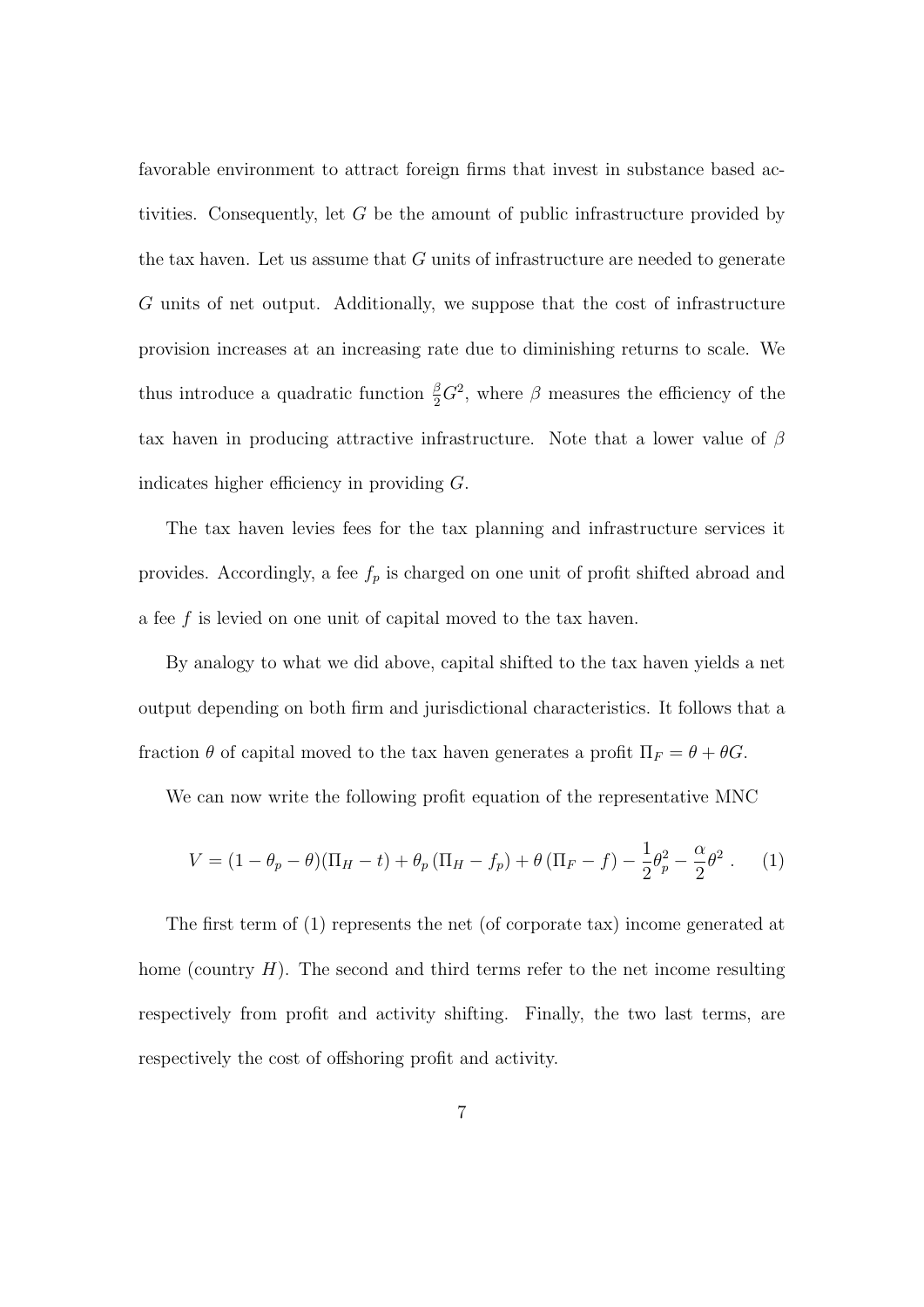A two-stage game is considered. First, country  $H$  sets the corporate tax rate  $t$ while the tax haven  $F$  sets the fees  $f_p$  and  $f$  and the infrastructure provision G. These last choices are made simultaneously and non-cooperatively by the jurisdictions. Finally, the MNC decides on  $\theta_p$  and  $\theta$ , namely, the shares of profit and activity shifting respectively.

#### 2.1 Reallocation of taxable income and activity shifting

In this section, we analyze how a representative MNC located in country  $H$  decides on the mix of taxable income allocation and activity shifting. Consequently, after having done some substitutions in (1), we assume that the MNC maximizes  $V(\theta_p, \theta)$  with respect to  $\theta_p$  and  $\theta$ .

$$
V(\theta_p, \theta) = (1 - \theta_p - \theta)(1 + \delta - t) + \theta_p(1 + \delta - f_p) + \theta(1 + G - f) - \frac{1}{2}\theta_p^2 - \frac{\alpha}{2}\theta^2, (2)
$$

subject to

$$
\theta_p + \theta \le 1, \quad \text{(1a)}
$$

$$
\theta_p \ge 0, \quad \text{(1b)}
$$

$$
\theta \ge 0. \quad \text{(1c)}
$$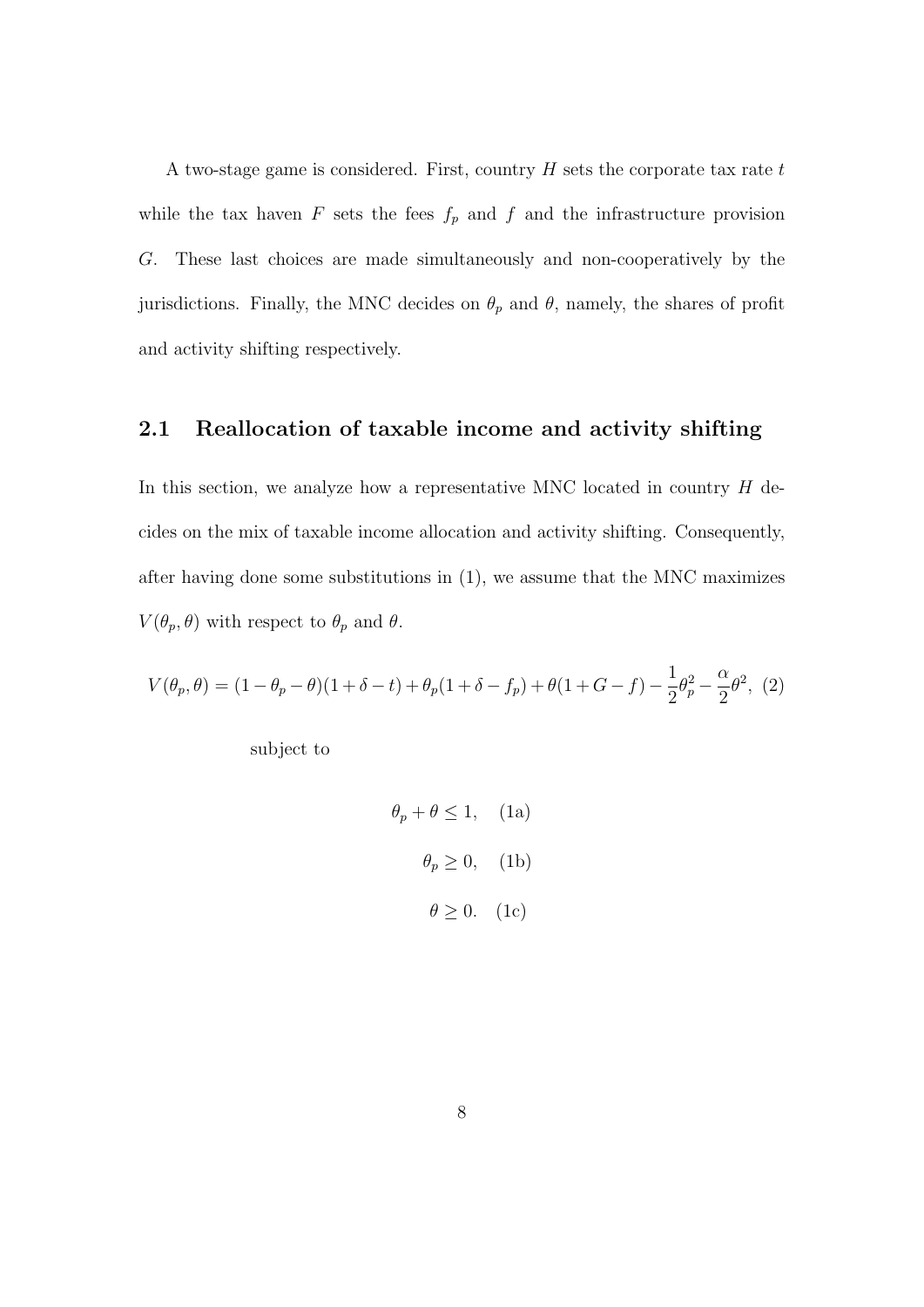The first order conditions resulting from the profit maximization yield

$$
\theta_p = t - f_p \tag{3}
$$

$$
\theta = \frac{t - f + G - \delta}{\alpha}.\tag{4}
$$

Equation 4 highlights that a multinational company can have an incentive to invest in real offshore activities even if the home country provides more attractive infrastructure relative to the tax haven  $(\delta > G)$ . A sufficient condition for the occurrence of activity shifting is that the tax gain  $t - f$  has to be high enough. Indeed, it is easy to check that  $\theta > 0$  if  $t - f > \delta - G$ .

#### 2.2 The governments' decisions

We assume that the onshore country sets the corporate tax rate that maximizes its tax revenue  $T$  relative to the tax rate  $t$ . The tax haven decides on the fees  $f_p$  and  $f$  and the infrastructure expenditure  $G$  that maximize its net revenue  $W.$ The optimization problems are

$$
\max_{t} \qquad T = t(1 - \theta_p - \theta),
$$
  

$$
\max_{f_p, f, G} \qquad W = f_p \theta_p + f \theta - \frac{\beta}{2} G^2.
$$

subject to the non negativity conditions  $(1a)-(1c)$ .

While maximizing their respective objectives, the governments anticipate the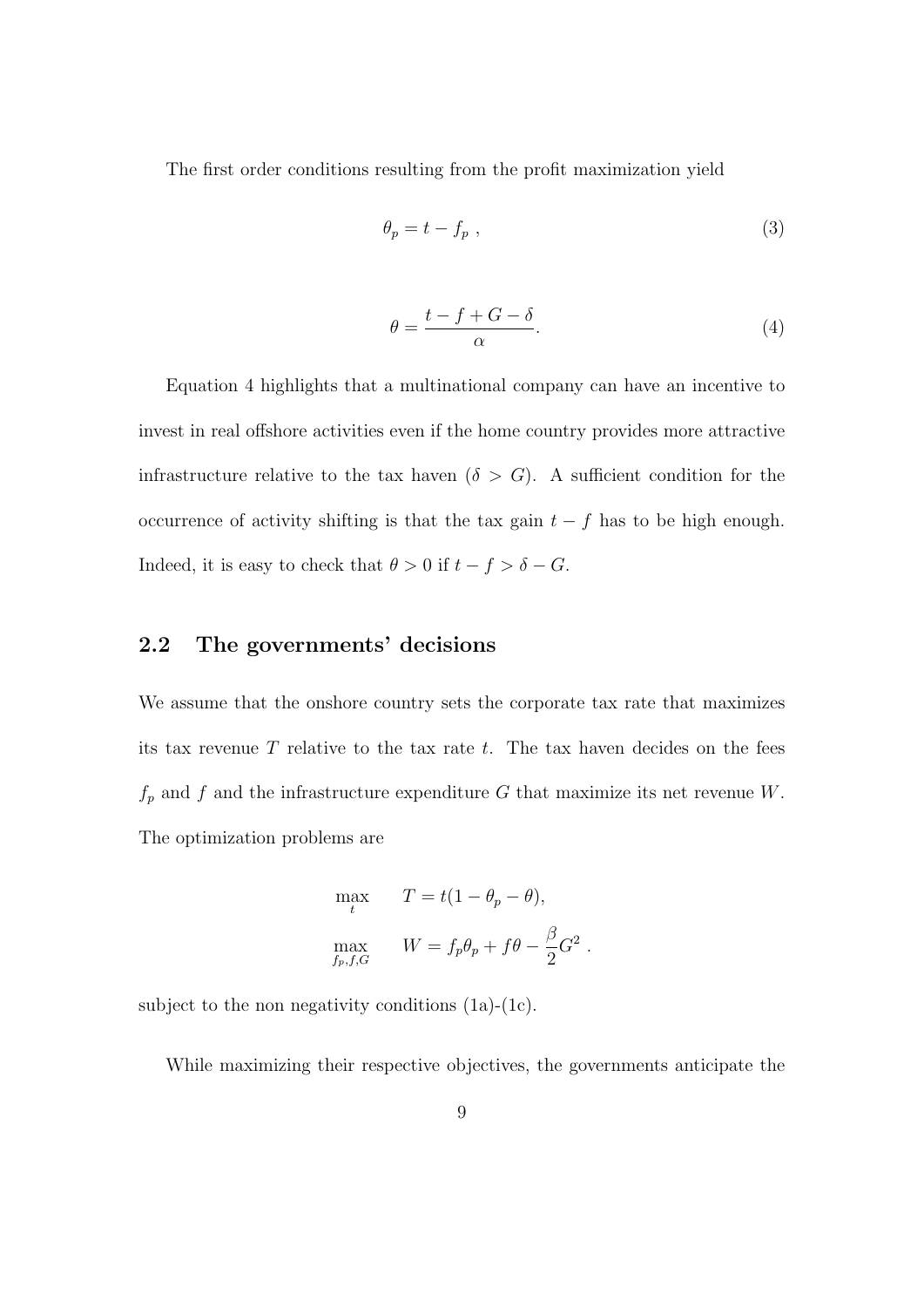MNC's behavior. Therefore, taking account of (3) and (4), the best response of the onshore jurisdiction becomes

$$
t^{br} = \frac{\alpha (1 + f_p) + f - (G - \delta)}{2(1 + \alpha)}.
$$

The onshore country's best tax response  $t$  is increasing in the tax haven's fees and decreasing in the infrastructure provision. Intuitively, the onshore country has an incentive to increase (decrease) its tax rate any time the tax haven decreases (increases) its attractiveness.

Accordingly, the best responses of the tax haven are

$$
f_p^{br} = \frac{t}{2},
$$
  
\n
$$
f^{br} = \frac{\alpha \beta (t - \delta)}{2\alpha \beta - 1},
$$
  
\n
$$
G^{br} = \frac{t - \delta}{2\alpha \beta - 1}.
$$

The second order conditions are always satisfied for  $\alpha\beta > \frac{1}{2}$ . <sup>7</sup> Consequently, we assume that activity shifting and providing attractive infrastructure are jointly difficult enough. Note that when the onshore economy increases its corporate tax rate, the tax haven's best response is to raise its infrastructure provision and the fees of the services it provides. The reason is because higher taxation encourages

<sup>&</sup>lt;sup>7</sup>It is easy to check that  $\frac{\partial^2 T}{\partial t^2} < 0$ ,  $\frac{\partial^2 W}{\partial f^2} < 0$ ,  $\frac{\partial^2 W}{\partial f^2} < 0$ ,  $\frac{\partial^2 W}{\partial G^2} < 0$  and  $\frac{\partial^2 W}{\partial f^2} \cdot \frac{\partial^2 W}{\partial G^2} - (\frac{\partial^2 W}{\partial f \partial G})^2 > 0$ if  $\alpha\beta > \frac{1}{2}$ .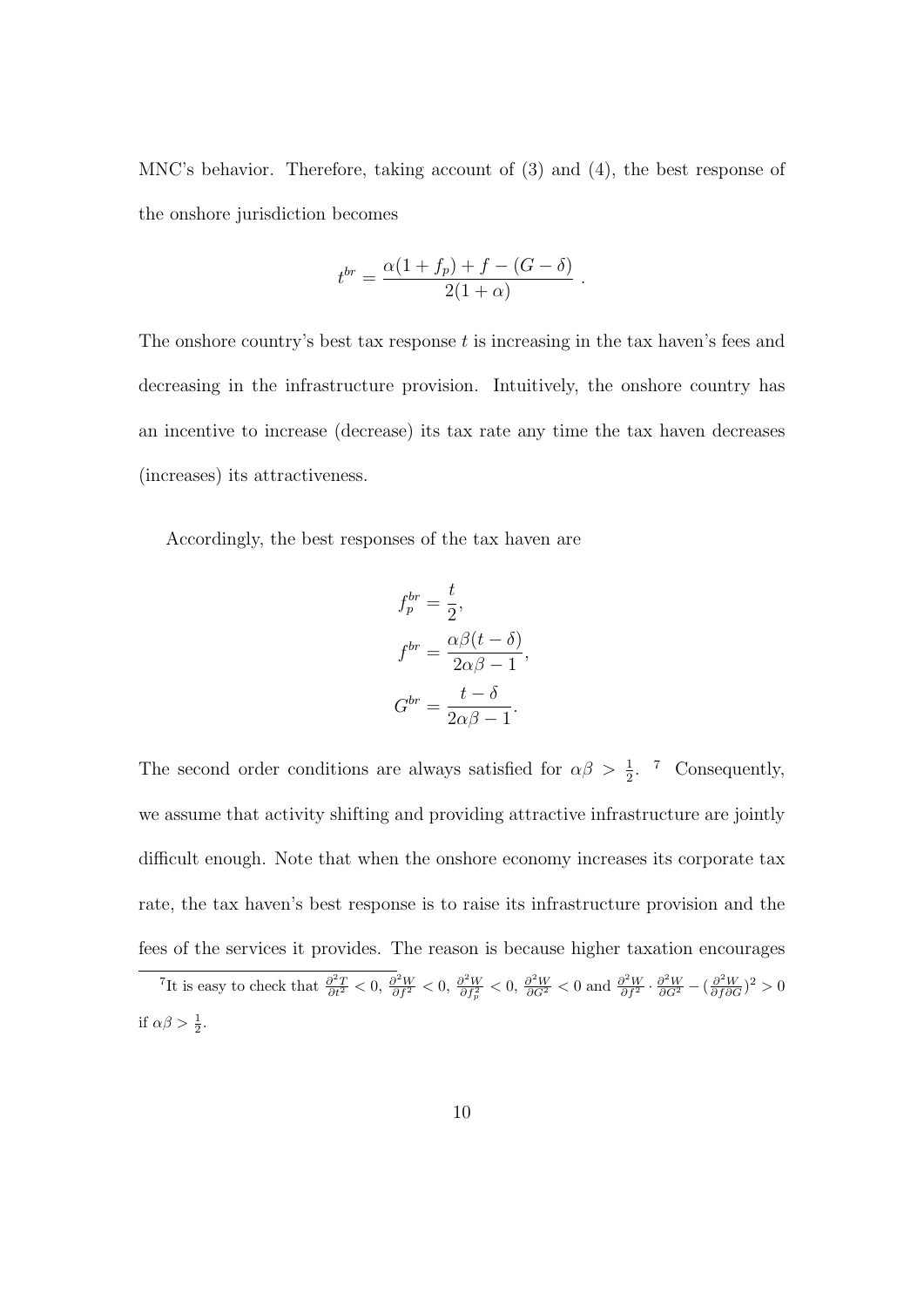profit and activity shifting by MNCs. Accordingly, the tax haven has an incentive to capture a part of firms' resulting tax gains by increasing its fees.

Solving the system of the above best responses, we obtain the following equilibrium values

$$
t^* = \frac{2\alpha(2\alpha\beta - 1 + \beta\delta)}{2(3\alpha\beta - 1) + 3\alpha(2\alpha\beta - 1)},
$$

$$
f_p^* = \frac{\alpha(2\alpha\beta - 1 + \beta\delta)}{2(3\alpha\beta - 1) + 3\alpha(2\alpha\beta - 1)},
$$

$$
f^* = \frac{\alpha\beta(2\alpha - \delta(2 + 3\alpha))}{2(3\alpha\beta - 1) + 3\alpha(2\alpha\beta - 1)},
$$

$$
G^* = \frac{2\alpha - \delta(2 + 3\alpha)}{2(3\alpha\beta - 1) + 3\alpha(2\alpha\beta - 1)}.
$$

An interior solution  $8$  is guaranteed by the condition

$$
\alpha \beta > \frac{1}{2} \,. \tag{5}
$$

The equilibrium shares of profit and activity shifting are

$$
\theta^* = \frac{\beta(2\alpha - \delta(2 + 3\alpha))}{2(3\alpha\beta - 1) + 3\alpha(2\alpha\beta - 1)},
$$

$$
\theta_p^* = \frac{\alpha(2\alpha\beta - 1 + \beta\delta)}{2(3\alpha\beta - 1) + 3\alpha(2\alpha\beta - 1)}.
$$

The equilibrium tax revenue in the high-tax country is

$$
T^* = \frac{4\alpha(1+\alpha)(2\alpha\beta - 1 + \beta\delta)^2}{(2(3\alpha\beta - 1) + 3\alpha(2\alpha\beta - 1))^2}.
$$
 (6)

<sup>&</sup>lt;sup>8</sup>It follows that condition 1a is not binding.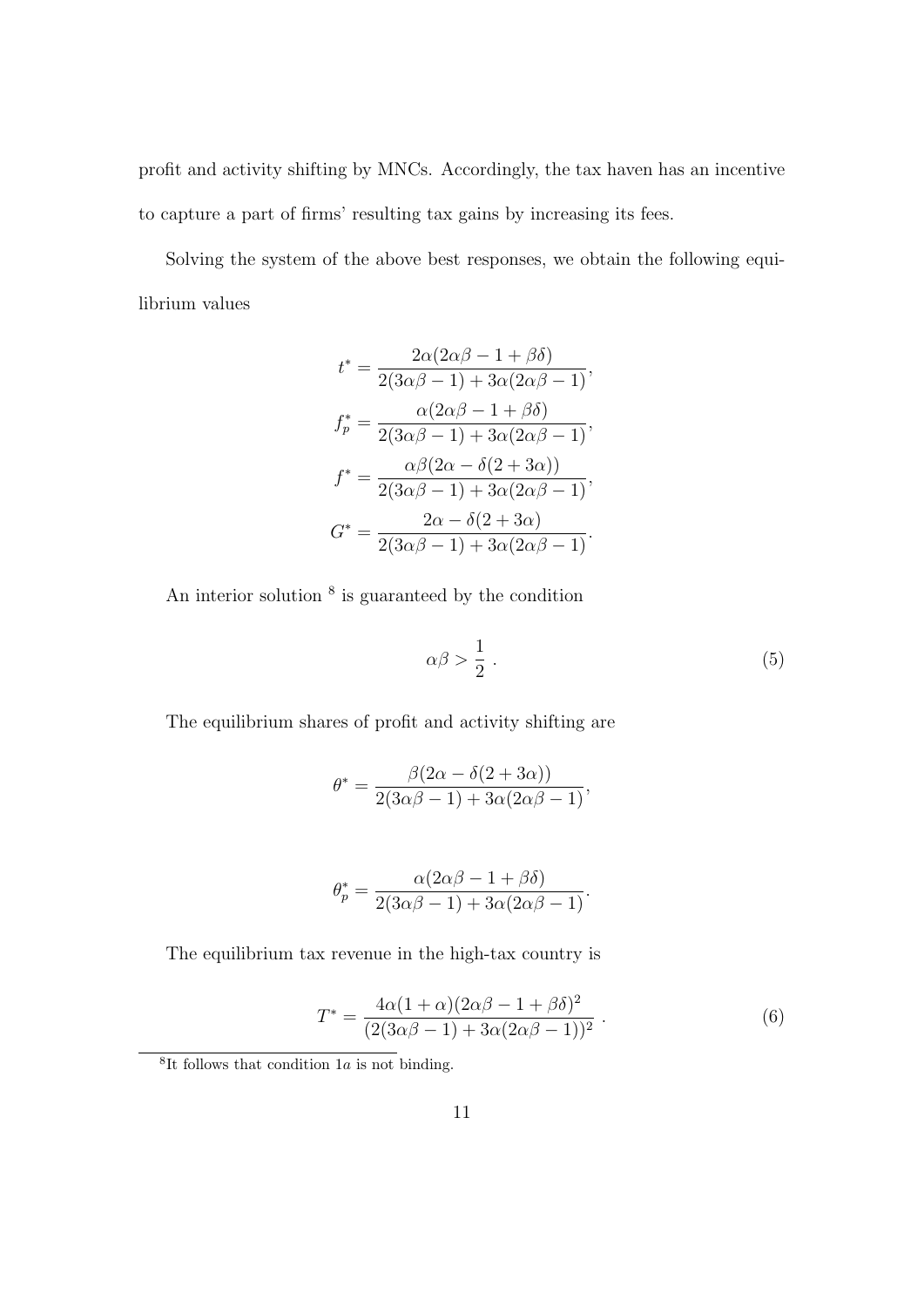# 3 The elimination of profit shifting

In this section, we use the above results to analyze how the elimination of profit shifting can affect tax revenues in the high-tax country  $H$ . In other words, we set  $\theta_p = 0.$ 

The MNC's profit function becomes

$$
\widehat{V} = (1 - \theta)(1 + \delta - t) + \theta(1 + G - f) - \frac{\alpha}{2}\theta^2
$$

Maximizing the profit function yields the equilibrium share of activity shifting

.

$$
\widehat{\theta} = \frac{t - f + G - \delta}{\alpha}
$$

The governments' best responses are

$$
\hat{t}_{br} = \frac{\alpha + f - (G - \delta)}{2},
$$

$$
\hat{f}_{br} = \frac{\alpha \beta (t - \delta)}{2\alpha \beta - 1},
$$

$$
\hat{G}_{br} = \frac{t - \delta}{2\alpha \beta - 1}.
$$

Solving the above equation system yields the following equilibrium variables

$$
\widehat{t}^* = \frac{\alpha(2\alpha\beta - 1 + \beta\delta)}{3\alpha\beta - 1},\tag{7}
$$

.

$$
\widehat{f}^* = \frac{\alpha \beta (\alpha - \delta)}{3\alpha \beta - 1},\tag{8}
$$

$$
\widehat{G}^* = \frac{\alpha - \delta}{3\alpha\beta - 1}.\tag{9}
$$

These equilibrium variables are positive because of condition (5).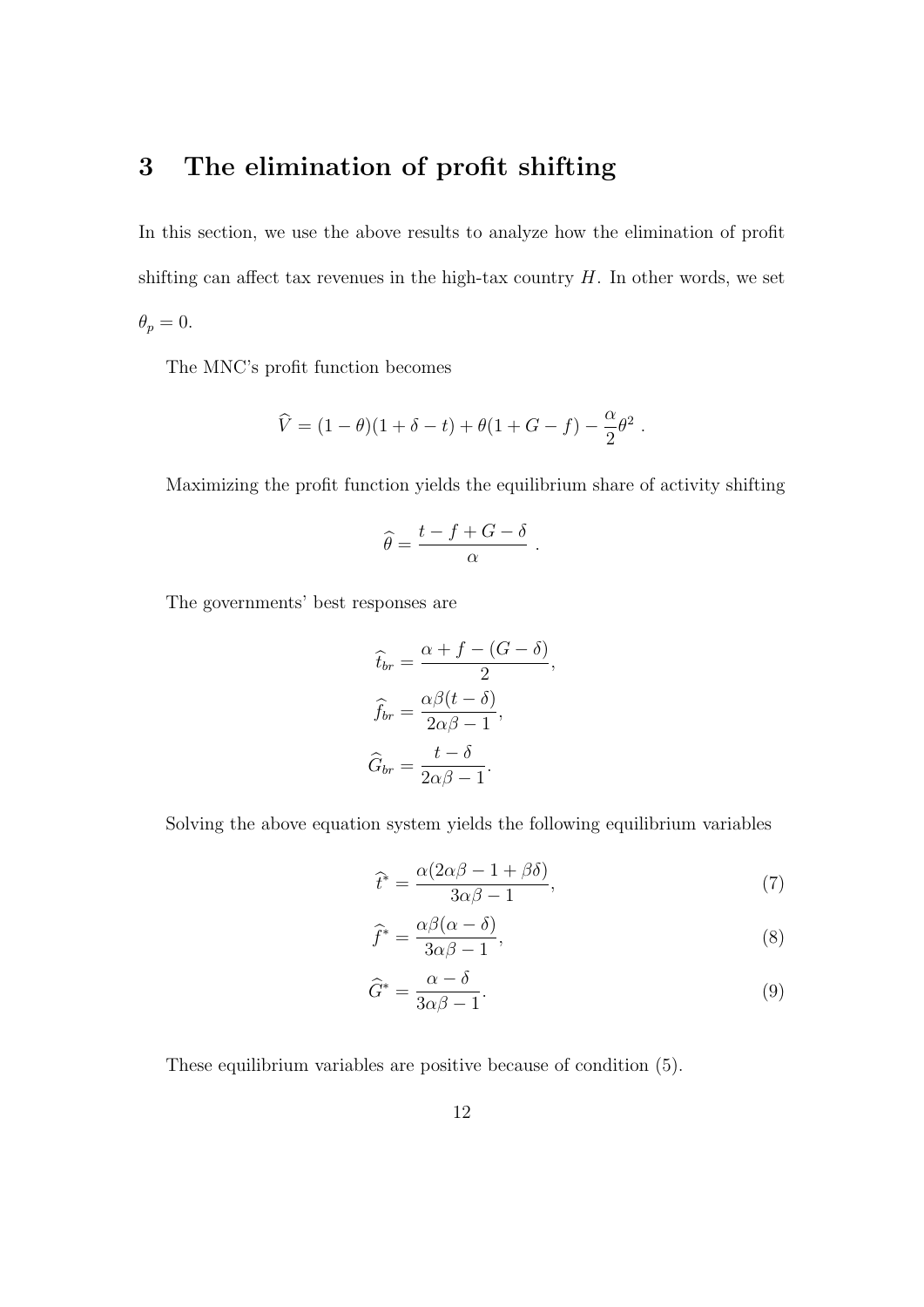The share of activity shifting becomes

$$
\widehat{\theta}^* = \frac{\beta(\alpha - \delta)}{3\alpha\beta - 1}.
$$
\n(10)

Finally, the equilibrium tax revenue in the high-tax country equals

$$
\widehat{T}^* = \frac{\alpha (2\alpha \beta - 1 + \beta \delta)^2}{(3\alpha \beta - 1)^2}.
$$
\n(11)

# 4 The effectiveness of removing profit shifting

In the following proposition we establish under which condition removing profit shifting can have an adverse effect on the tax revenue in the high tax country.

Proposition 1 The removal of profit shifting decreases the tax revenue in the high-tax country if the tax haven is efficient enough in providing attractive infrastructure to MNCs. However, this is less likely to occur the more it is costly to shift activities in the tax haven. Formally :

$$
\Delta T = \widehat{T}^* - T^* < 0 \quad \text{if} \quad \beta < \widetilde{\beta} \tag{12}
$$

where

$$
\widetilde{\beta} = \frac{1}{\alpha} \left( \frac{1}{2} + \frac{1}{6\sqrt{1+\alpha}} \right) \quad \text{and} \quad \frac{\partial \widetilde{\beta}}{\partial \alpha} < 0 \quad .
$$

Proof. Let us set

$$
\Delta T = A \cdot B,
$$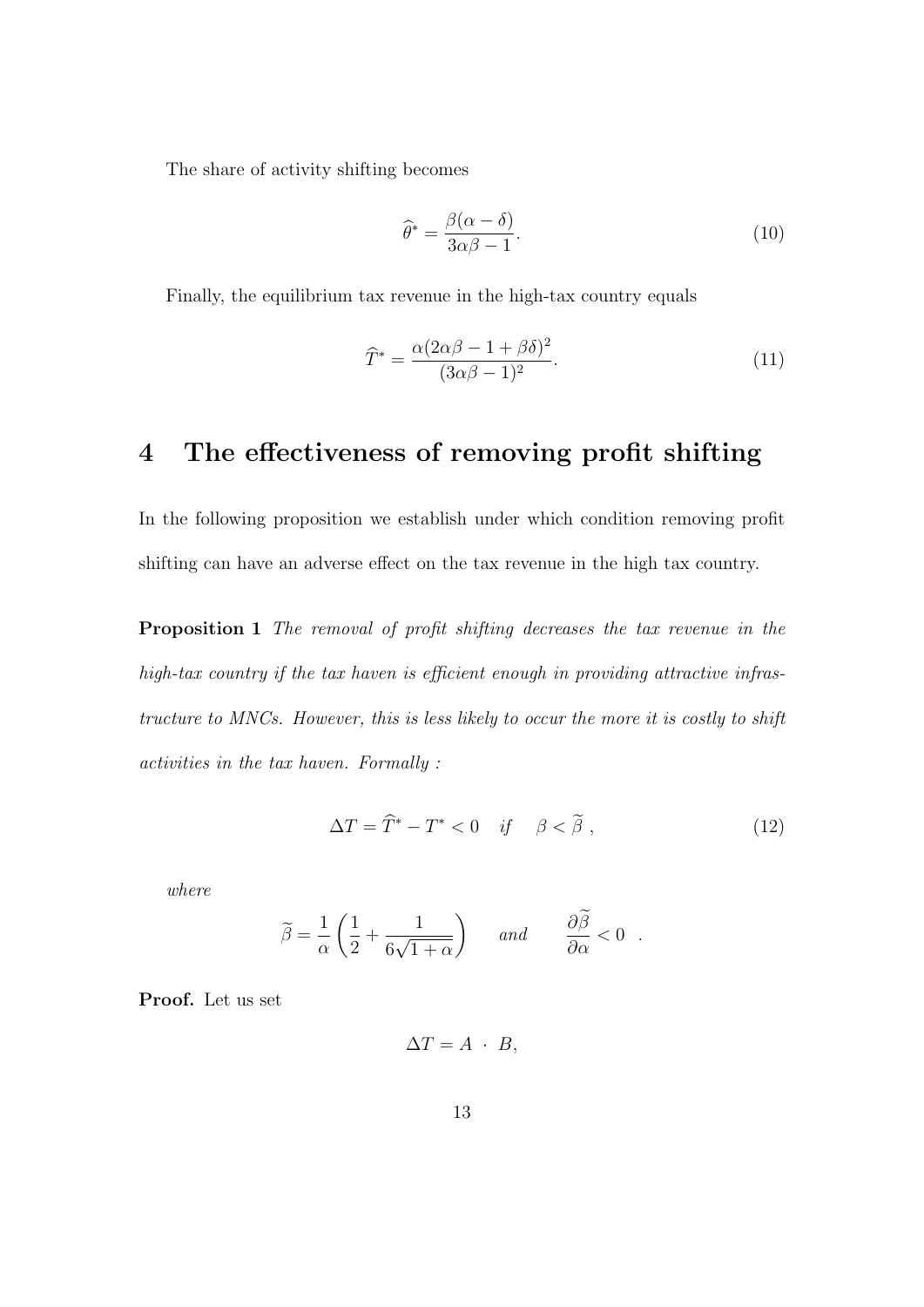where

$$
A = \frac{\alpha^2 (2\alpha\beta - 1 + \beta\delta)^2}{(3\alpha\beta - 1)^2 (6\alpha\beta(1 + \alpha) - (2 + 3\alpha))^2} > 0,
$$
\n(13)

$$
B = 36(1+\alpha)\alpha^2\beta^2 - 36(1+\alpha)\alpha\beta + 8 + 9\alpha.
$$
 (14)

Е

It follows that  $sign(\Delta T) = sign(B)$ . From (14), we see that B is quadratic in  $\beta$ . Solving  $B(\beta) = 0$  relative to  $\beta$  yields two distinct positive roots <sup>9</sup>, but only the highest value  $\tilde{\beta}$  of both is relevant if we impose condition (5) that guarantees the existence of an interior solution. So, we conclude that

$$
\Delta T = \begin{cases} \leq 0 & \beta \leq \tilde{\beta}, \\ > 0 & otherwise. \end{cases}
$$

Intuitively, the removal of profit shifting makes MNCs more captive, which induces the onshore region to increase its corporate tax rate  $t$ . This entices the tax haven to invest in attractive infrastructure designed to encourage activity shifting by MNCs which increases  $\theta$ . If the elimination of profit shifting increases relatively more activity shifting than corporate taxation, tax revenue will decrease. Consequently, a successful elimination of profit shifting translates into higher onshore

$$
{}^9 \widetilde{\beta} = \frac{1}{\alpha} \left( \frac{1}{2} + \frac{1}{6\sqrt{1+\alpha}} \right) > 0 \text{ and } \widetilde{\widetilde{\beta}} = \frac{1}{\alpha} \left( \frac{1}{2} - \frac{1}{6\sqrt{1+\alpha}} \right) > 0.
$$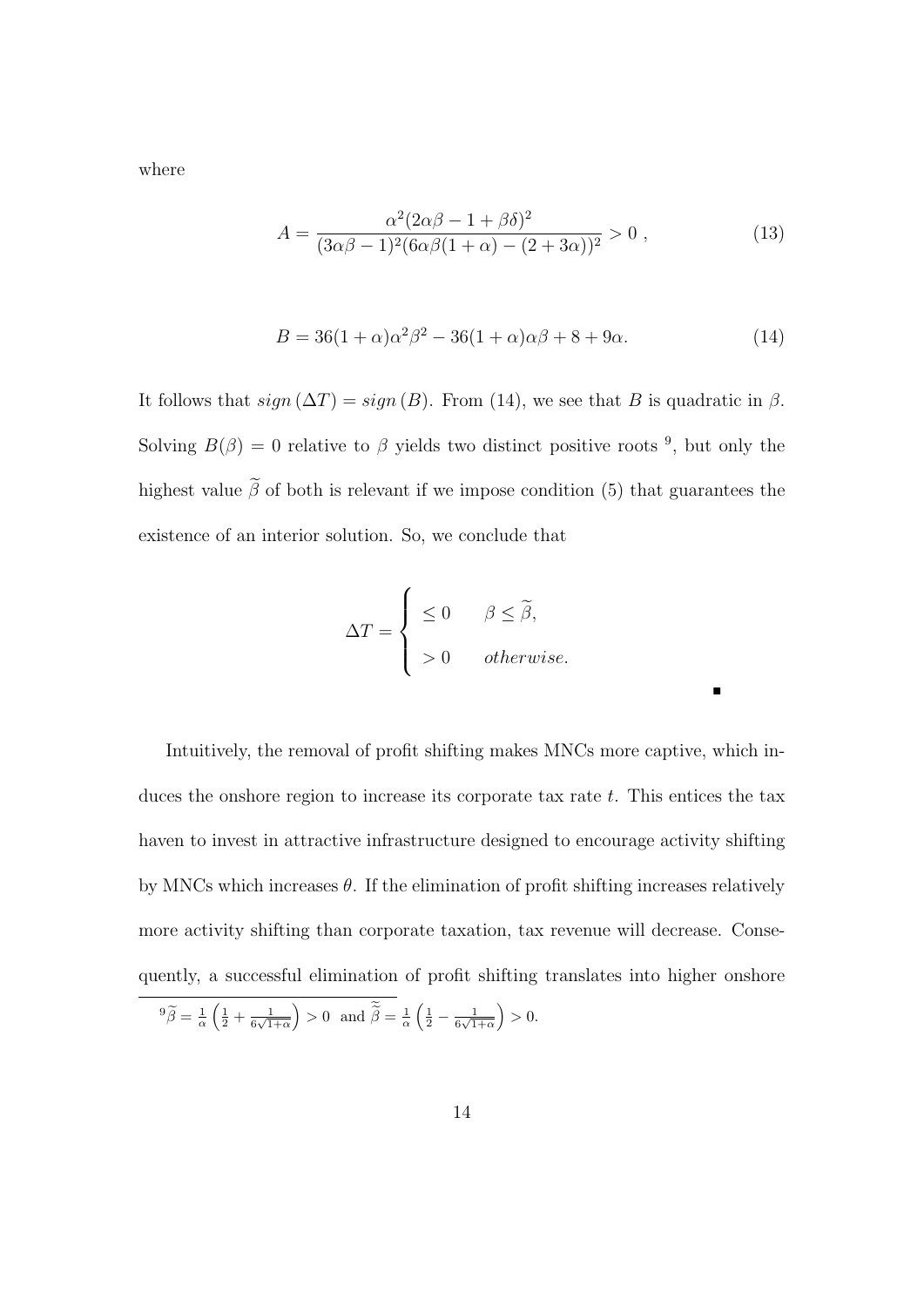tax revenues if tax havens are unable to increase sufficiently their attractiveness to foreign real business.

### 5 Infrastructure competition

In this section, we assume that the high-tax region tries to counter international activity shifting by competing in infrastructure with the tax haven. One important aspect is to check the robustness of the above conclusions by endogenizing the infrastructure choice of the onshore country.

In the following, we limit ourselves to the main results and the computations are relegated to Appendix A.

As we did it for the tax haven we assume that  $\delta$  units of infrastructure are needed to generate  $\delta$  units of net output in the onshore economy. Hence,  $\delta$  accounts for both the infrastructure provision and the resulting output that accrues to home investing firms. Once again, we assume that the cost of infrastructure provision is given by an increasing convex function  $\frac{\delta^2}{2}$  $\frac{1}{2}$ .

Now the onshore country is supposed to choose the corporate tax rate  $t$  and the amount  $\delta$ . Consequently, the problem of the high-tax country becomes  $^{10}$ 

$$
\max_{t,\delta} \qquad W_h = t(1 - \theta_p - \theta) - \frac{\delta^2}{2} \; .
$$

<sup>&</sup>lt;sup>10</sup>It is easy to check that the following second order conditions are verified:  $\frac{\partial^2 W_h}{\partial t^2} < 0$ ,  $\frac{\partial^2 W_h}{\partial \delta^2} < 0$ and  $\frac{\partial^2 W_h}{\partial t^2} \cdot \frac{\partial^2 W_h}{\partial \delta^2} - (\frac{\partial^2 W_h}{\partial t \partial \delta})^2 > 0$ , given that  $\alpha \ge 1$ .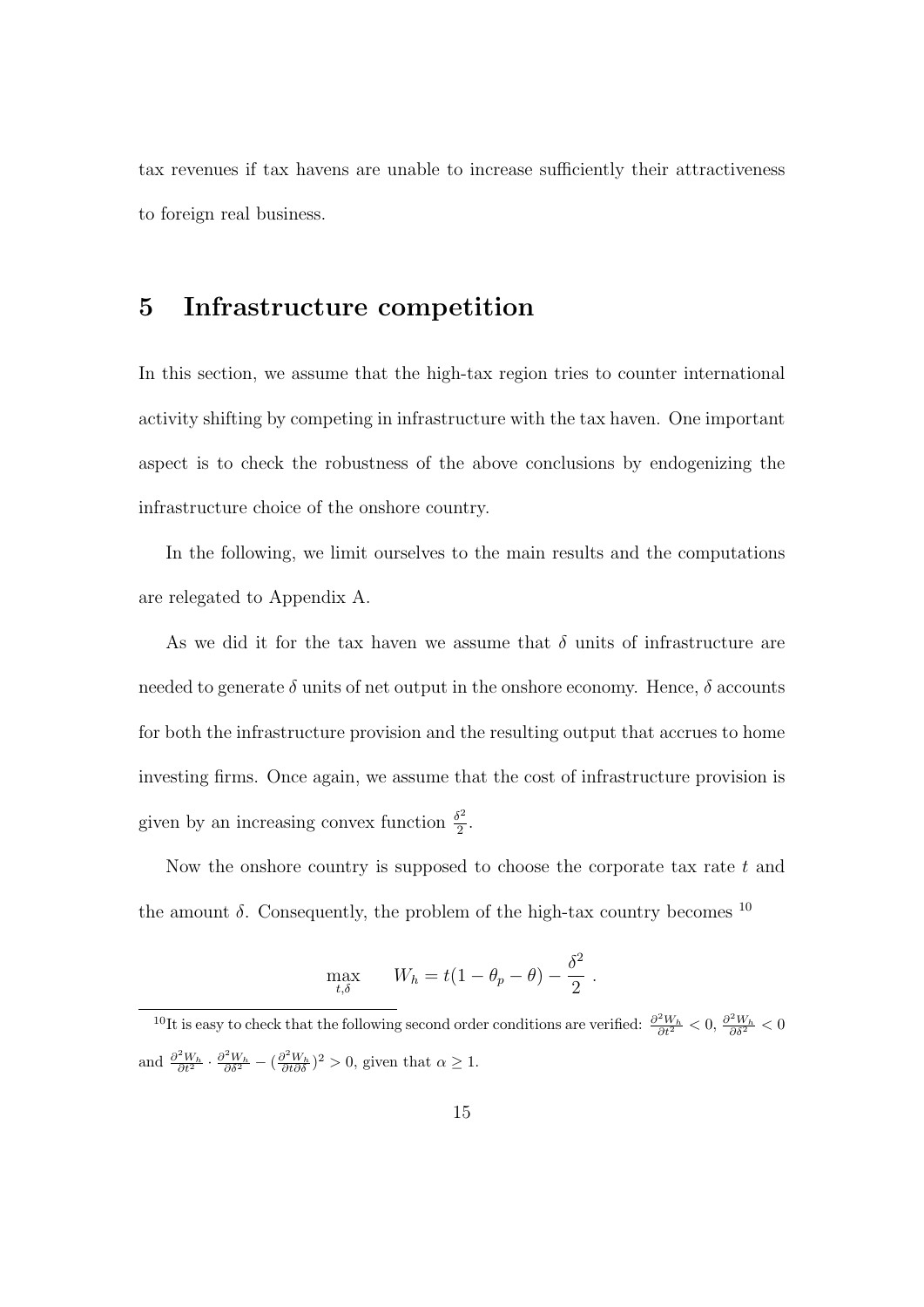As already assumed in the previous sections, the tax haven is supposed to decide on the fees  $f_p$  and  $f$  and the infrastructure expenditure G. In the appendix we solve the game between the onshore and offshore jurisdictions with and without profit shifting. The following results can then be highlighted. <sup>11</sup>

First, we show (see Appendix A) that the onshore economy can provide a higher equilibrium amount of infrastructure than the tax haven  $(\delta^{**} > G^{**}$  and  $\widehat{\delta}^{**} > \widehat{G}^{**}$ ) if  $\beta > \frac{1}{2}$ . Notwithstanding this case, the onshore economy is not able to prevent activity shifting  $(\theta^{**} > 0 \text{ and } \hat{\theta}^{**} > 0)$ . As we explained in a previous section, this is the case because the relative tax advantage provided by the tax haven is high enough.

Second, in case of a removal of profit shifting the welfare of the high-tax economy will not unambiguously increase. Indeed, the elimination of tax planning reduces the onshore welfare (the tax revenue net of the cost of infrastructure provision) if the low-tax jurisdiction is efficient enough in providing attractive infrastructure  $(\widehat{W}_h^{**} < W_h^{**}$  if  $\beta < \widetilde{\beta}')$ . However, this case is more likely to occur when the the high tax economy does not compete in infrastructure provision, given that  $\widetilde{\beta'}<\widetilde{\beta}$  as we prove in Appendix A.

**Proposition 2** When the high tax jurisdiction uses infrastructure provision strategically, the removal of profit shifting can reduce the welfare in the high-tax economy

<sup>&</sup>lt;sup>11</sup>We use the suffix \*\* to refer to the case of infrastructure competition and the circumflex  $\hat{ }$ is used in the absence of profit shifting.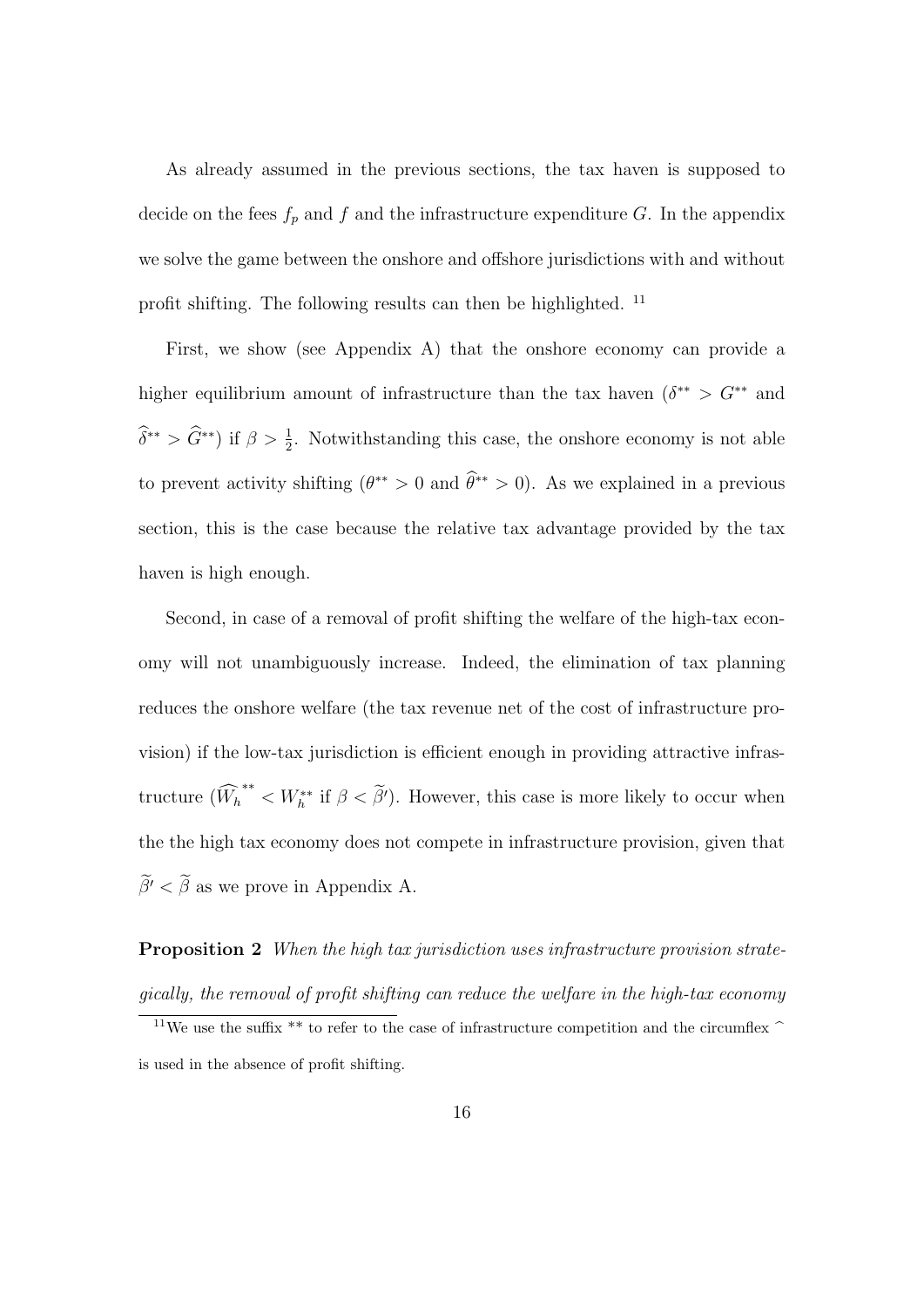if the tax haven is efficient enough in providing attractive infrastructure. However, this effect is more likely to occur when the high tax jurisdiction considers infrastructure provision as exogenously given. Formally

$$
\Delta W_h = \widehat{W}_h^{**} - W_h^{**} < 0 \text{ if } \beta < \widetilde{\beta'} \quad \text{with} \quad \widetilde{\beta'} < \widetilde{\beta} \,. \tag{15}
$$

#### **Proof.** In the Appendix A.

The underlying intuition is the same as explained above. If the elimination of profit shifting increases relatively more activity shifting than corporate taxation, tax revenue will decrease.

The official debate about profit shifting is mainly focused on the concept of base erosion (B). In our model, base erosion is given by the parameters  $\theta_p$  and  $\theta$ , which stand respectively for the shares of profit and activity shifting. Consequently, the amount of base erosion with and without profit shifting (in case of infrastructure competition) is given by

$$
\mathcal{B} = \theta^{**} + \theta_p^{**} = \frac{\alpha(2\alpha\beta - 1) + 2\beta(\alpha - 1)}{3\alpha(2\alpha\beta - 1) + 2d} ,
$$
 (16)

$$
\widehat{\mathcal{B}} = \widehat{\theta}^{**} = \frac{\beta(\alpha - 1)}{d} \ . \tag{17}
$$

Let us now check if base erosion and tax revenue losses incurred by high tax jurisdictions move in the same direction. To this end we consider the difference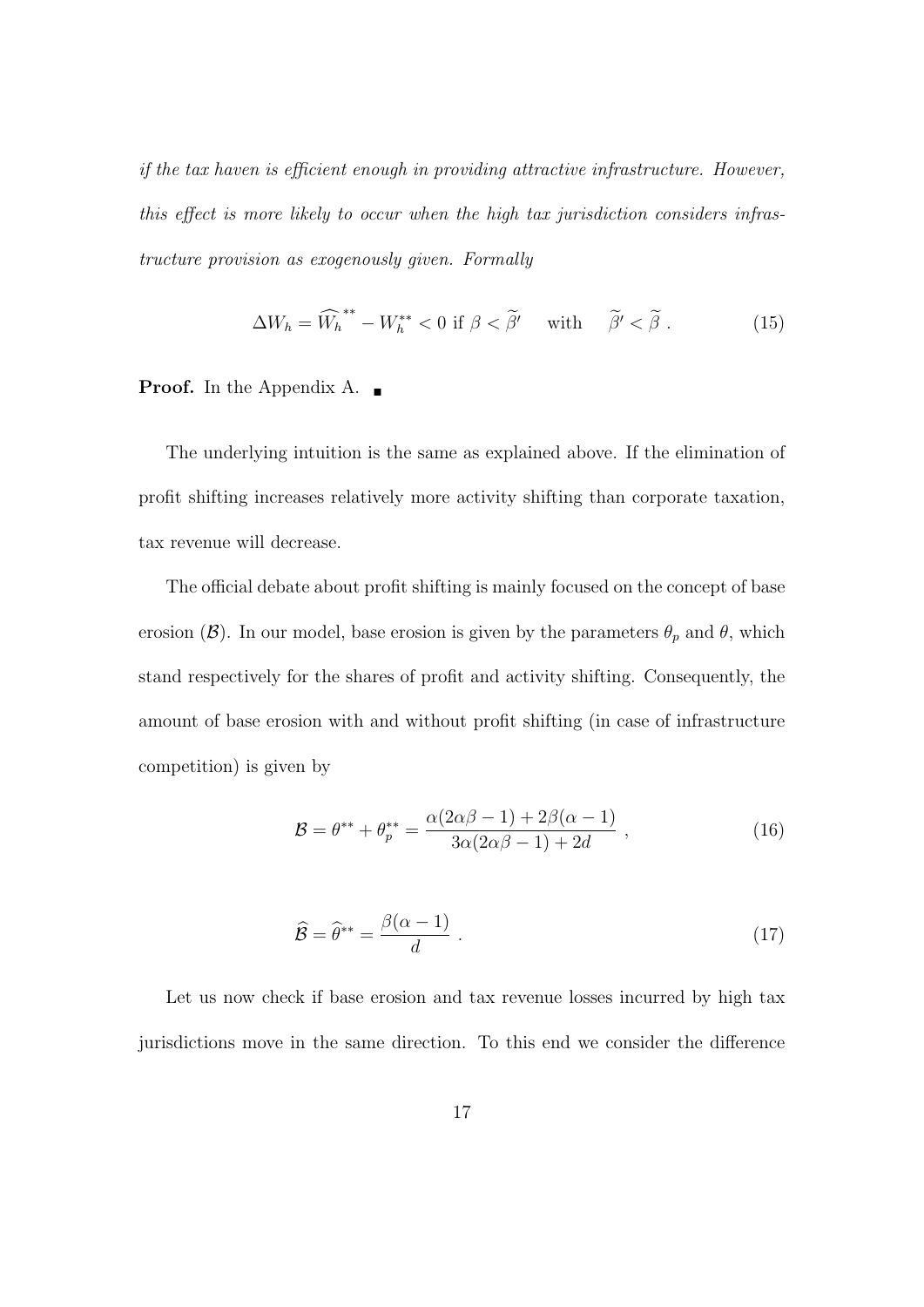$\Delta \mathcal{B} = \widehat{\mathcal{B}} - \mathcal{B}$  given by the following expression.

$$
\Delta \mathcal{B} = \frac{\alpha (2\alpha \beta - 1)(1 - 2\beta)}{d(3\alpha (2\alpha \beta - 1) + 2d)}.
$$
\n(18)

It follows that the removal of profit shifting induces base repatriation ( $\Delta \mathcal{B} < 0$ ) if the tax haven is not efficient enough  $(\beta > \frac{1}{2})$  in providing attractive infrastructure. In this case, base repatriation implies increasing welfare in the high-tax jurisdiction because  $\beta > \beta'$ , given that  $\frac{1}{2} > \beta'$ . <sup>12</sup> Note that a decrease in base erosion is sufficient to induce increased tax revenue but it is not a necessary condition. Indeed, if  $\tilde{\beta}' < \beta < \frac{1}{2}$ , the eradication of profit shifting increases tax revenue in the onshore economy even if base erosion increases. The intuition can be explained as follows.

When profit shifting is eliminated firms are more prone to higher taxation in their home country. As a reaction, the tax haven tries to encourage activity shifting by increasing its infrastructure provision. This can result in a higher outflow of taxable income such that base erosion increases but to a lesser extent than taxation resulting from the removal of profit shifting. This is precisely what happens when the efficiency parameter is comprised between  $\tilde{\beta}'$  and  $\frac{1}{2}$ .

Proposition 3 Decreasing base erosion as a consequence of the removal of profit shifting is sufficient to induce increased tax revenue in the onshore economy. The reverse is not necessarily true. In particular, if  $\tilde{\beta}' < \beta < \frac{1}{2}$ , the eradication of

<sup>&</sup>lt;sup>12</sup>Indeed,  $\lim_{\alpha \to 1} \tilde{\beta}' = \frac{1}{2}$  and  $\frac{\partial \tilde{\beta}'}{\partial \alpha} \leq 0$ ,  $\forall \alpha > 1$ .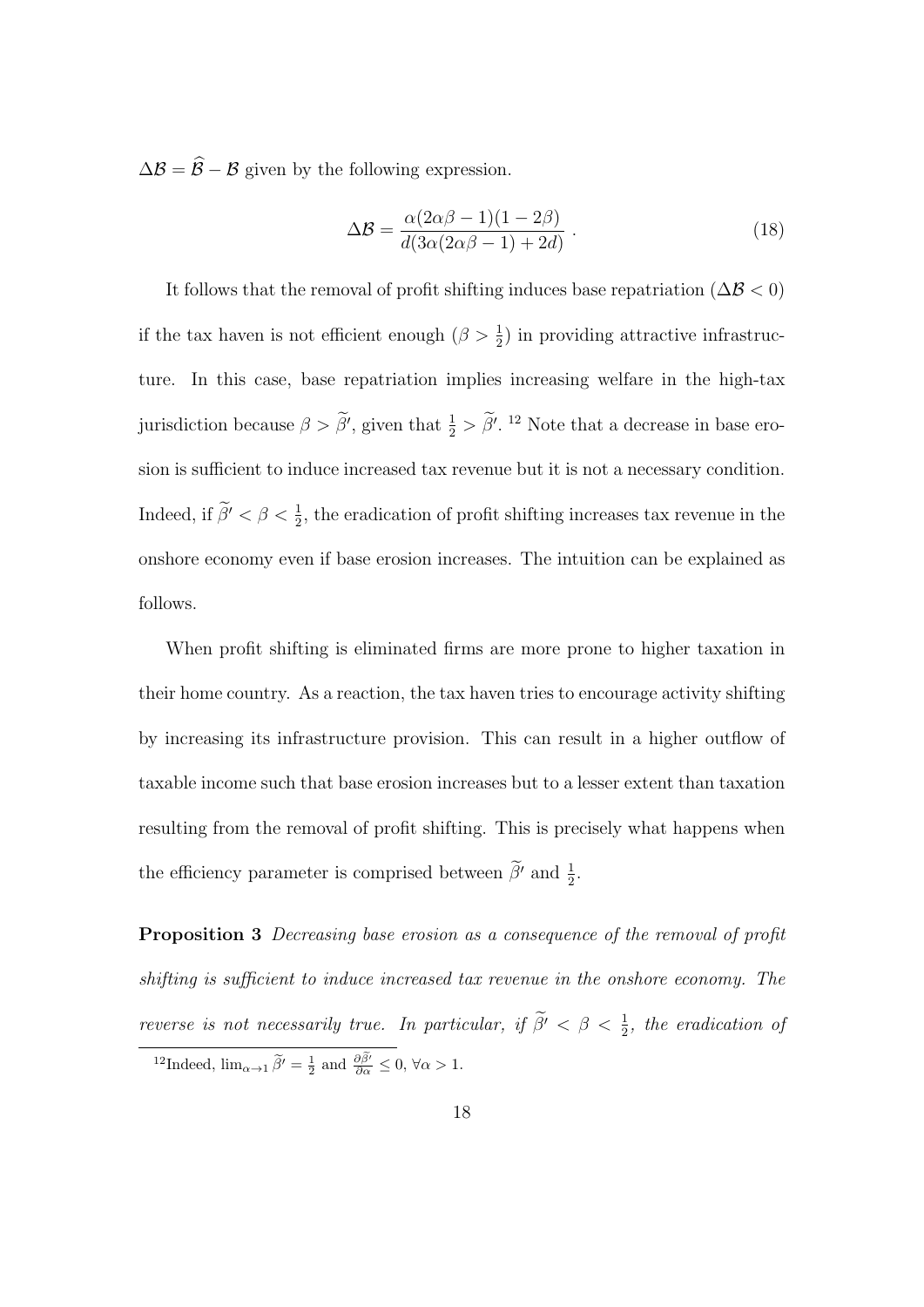profit shifting increases tax revenue in the onshore economy even if base erosion increases.

# 6 Conclusions

Base erosion through profit shifting is considered a serious problem since it potentially reduces tax revenue in onshore economies. In this context, the BEPS initiative, launched recently by the OECD (OECD, 2013a ,OECD, 2013b and OECD, 2014), should help eliminate profit shifting with the aim to increase onshore tax revenue.

This paper demonstrates that the effects of BEPS initiatives could be undermined. In fact, in the same vein as Hines (2014), we argue that anti tax-planning regulations can induce multinational firms to use other ways to mitigate their tax liabilities, like shifting real activities to tax havens. As a result, the removal of tax-motivated profit shifting increases tax revenue in the onshore region only if the low-tax jurisdiction is not too efficient in providing attractive infrastructure. Additionally, we highlight that the success of BEPS initiatives is more likely to occur if the high-tax country is able to counter international activity shifting by competing in infrastructure rather than being passive.

The recent BEPS initiative does not account for international activity transfers that could result from anti profit-shifting campaigns. However, we could witness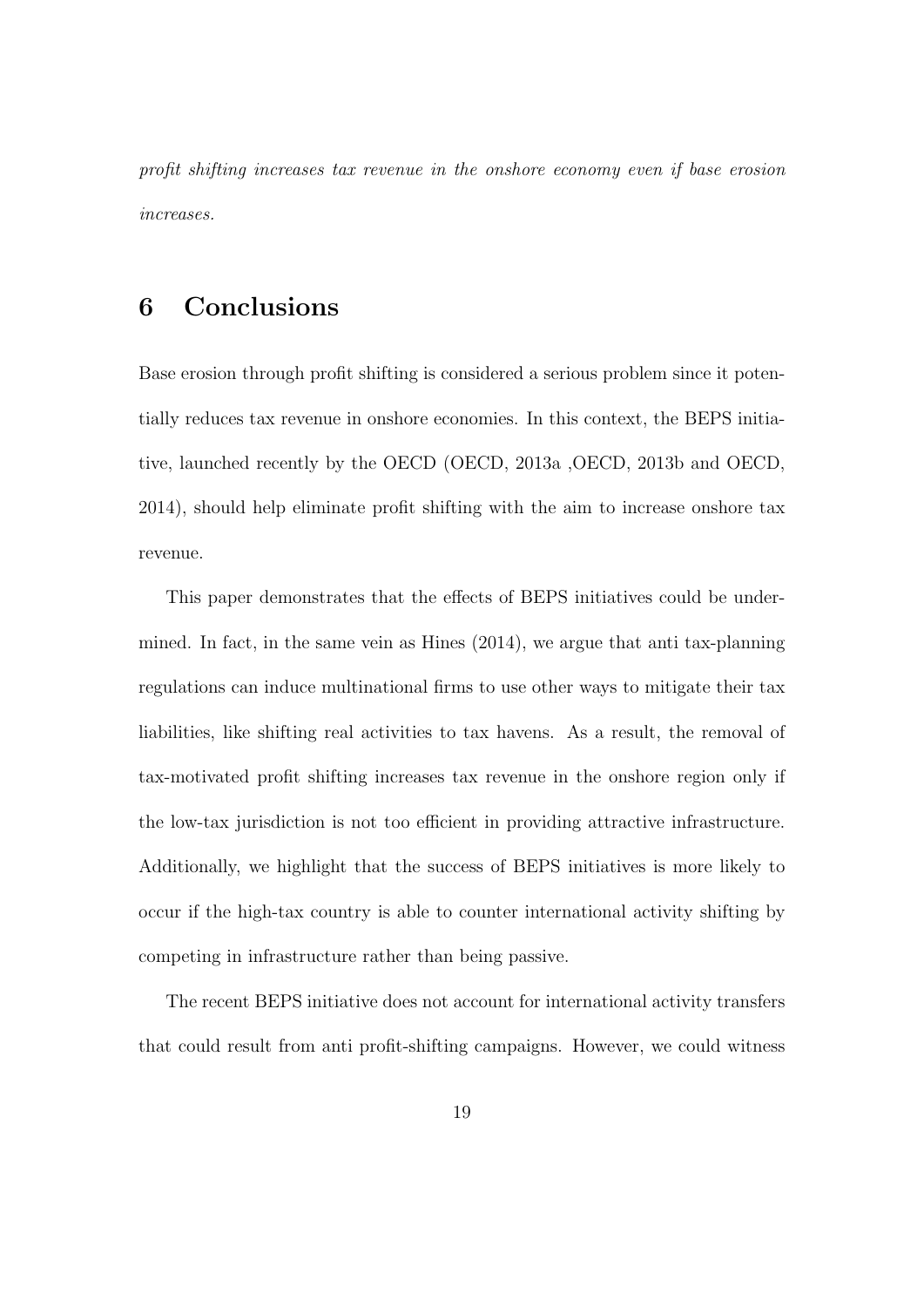the emergence of another form of base erosion that should deserve official scrutiny.

Finally, we highlight that fighting aggressive tax planning does not necessarily affect base erosion and onshore tax revenue in the same way. In particular, a possible eradication of profit shifting can increase tax revenue without the need to reduce base erosion.

# References

- DESAI, M.A., FOLEY, C.F., & HINES, J.R. 2006a. The demand for tax haven operations. Journal of Public Economics, 90, 513–531.
- Desai, Mihir A., Foley, C. Fritz, & Hines, James Jr. 2006b. A Multinational Perspective on Capital Structure Choice and Internal Capital Markets. The Journal of Finance, 59, 2451–2487.
- DHARMAPALA, D. 2008. What problems and opportunities are created by tax havens? Oxford Review of Economic Policy, 24, 661–679.
- DHARMAPALA, D., & HINES, J.R. 2009. Which countries become tax havens? Journal of Public Economics,  $93(9-10)$ ,  $1058-1068$ .
- GONZALEZ, M., & SCHIPKE, A. 2011. Bankers on the Beach. Finance  $\mathcal B$  Development, 48(2), 42–45.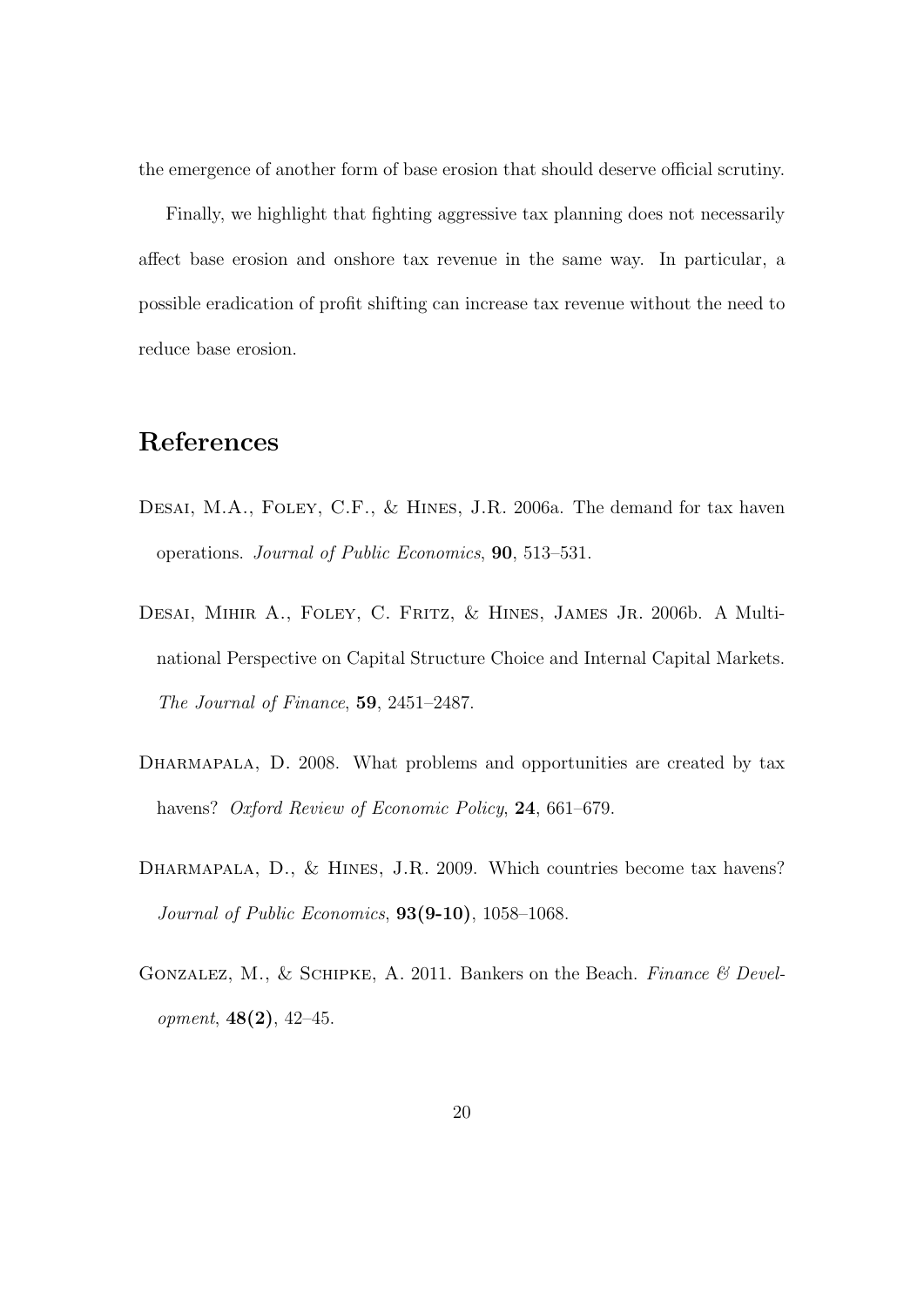- HAUFLER, A., & SCHJELDERUP, G. 2000. Corporate tax systems and cross country profit shifting. Oxford economic papers, 52, 306–325.
- Heckemeyer, J. H., & Overesch, M. 2013. Multinationals' profit response to tax differentials: Effect size and shifting channels. ZEW Discussion Paper, 13-045.
- Hines, J.R. 2014. Policy Forum: How Serious Is the Problem of Base Erosion and Profit Shifting? Canadian tax journal, 62, 443–454.
- Huizinga, H., & Laeven, L. 2008. International Profit Shifting Within European Multinationals. Journal of Public Economics, 92, 1164–1182.
- Johannesen, N. 2010. Imperfect tax competition for profits, asymmetric equilibrium and beneficial tax havens. Journal of International Economics, 84, 253–264.
- OECD. 2013a. Action Plan on Base Erosion and Profit Shifting. Paris: Organisation for Economic Cooperation and Development.
- OECD. 2013b. Addressing Base Erosion and Profit Shifting. Paris: Organisation for Economic Cooperation and Development.
- OECD. 2014. Explanatory Statement, OECD/G20 Base Erosion and Profit Shifting Project. Paris: Organisation for Economic Cooperation and Development.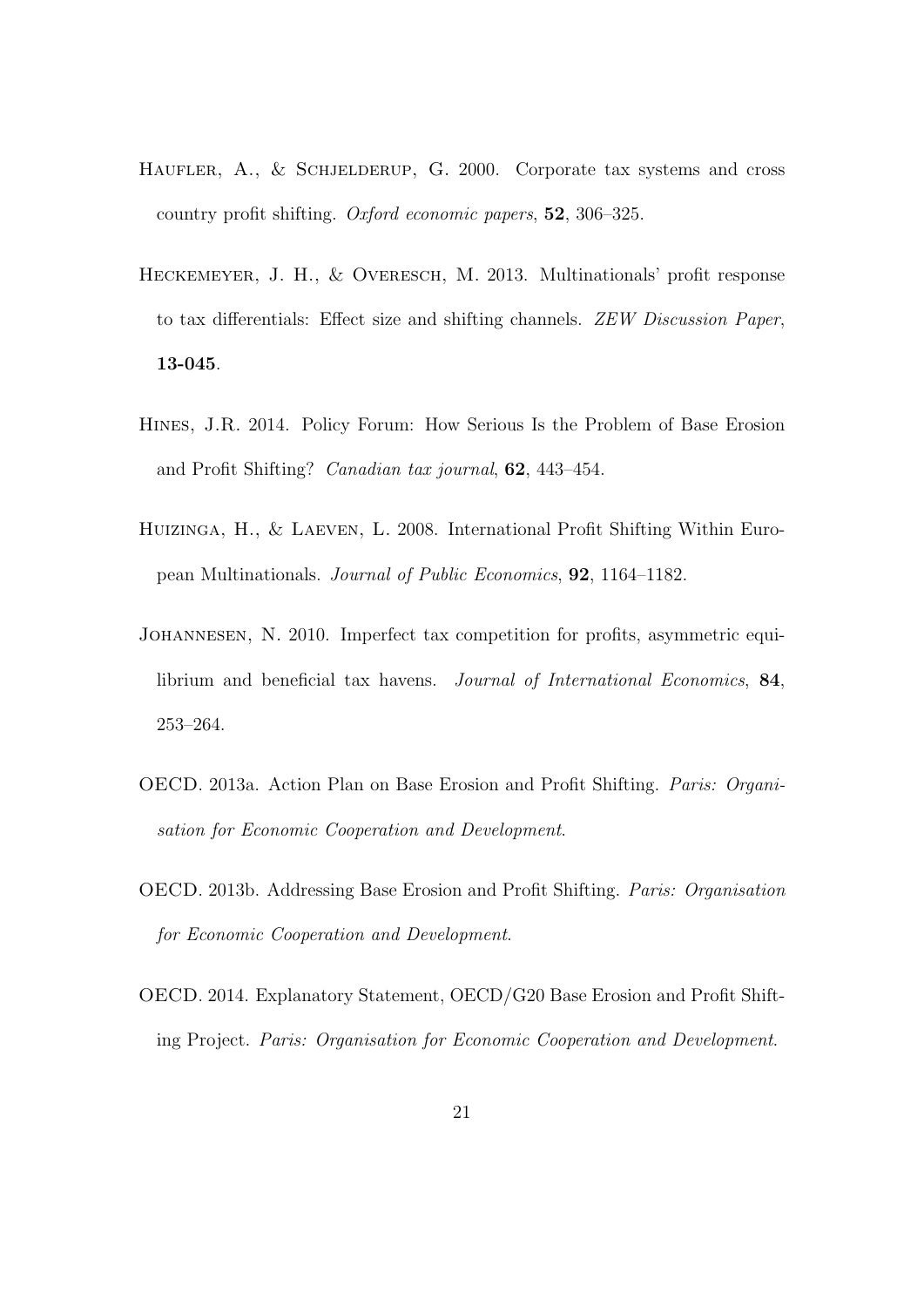- STÖWHASE, S. 2005. Asymmetric capital tax competition with profit shifting. Journal of Economics,  $85(2)$ , 175-196.
- The Economist. 2015. All my bags are packed Corporate America's tax-driven exodus continues. The Economist, August 15th.

# Appendix A: the model with infrastructure competition

First we solve the game described in section 5 in the absence of profit shifting. The resulting equilibrium variables are given as follows:

$$
\hat{t}^{**} = \frac{\alpha(2\alpha\beta - 1)}{d},
$$

$$
\hat{\delta}^{**} = \frac{2\alpha\beta - 1}{d},
$$

$$
\hat{G}^{**} = \frac{\alpha - 1}{d},
$$

$$
\hat{f}^{**} = \alpha\beta \cdot \hat{G}^{**},
$$

$$
\hat{\theta}^{**} = \frac{\beta(\alpha - 1)}{d},
$$

where  $d = \beta(3\alpha - 1) - 1 > 0$  since  $\alpha \ge 1$  and  $\alpha\beta > \frac{1}{2}$ .

Note that  $\widehat{\delta}^{**} - \widehat{G}^{**} = \alpha \frac{2\beta - 1}{d}$  $\frac{d^{3}-1}{d}$ . Consequently, we see that  $\widehat{\delta}^{**} > \widehat{G}^{**}$  when  $\beta > \frac{1}{2}$ . In this case, the onshore economy provides more attractive infrastructure than the tax haven.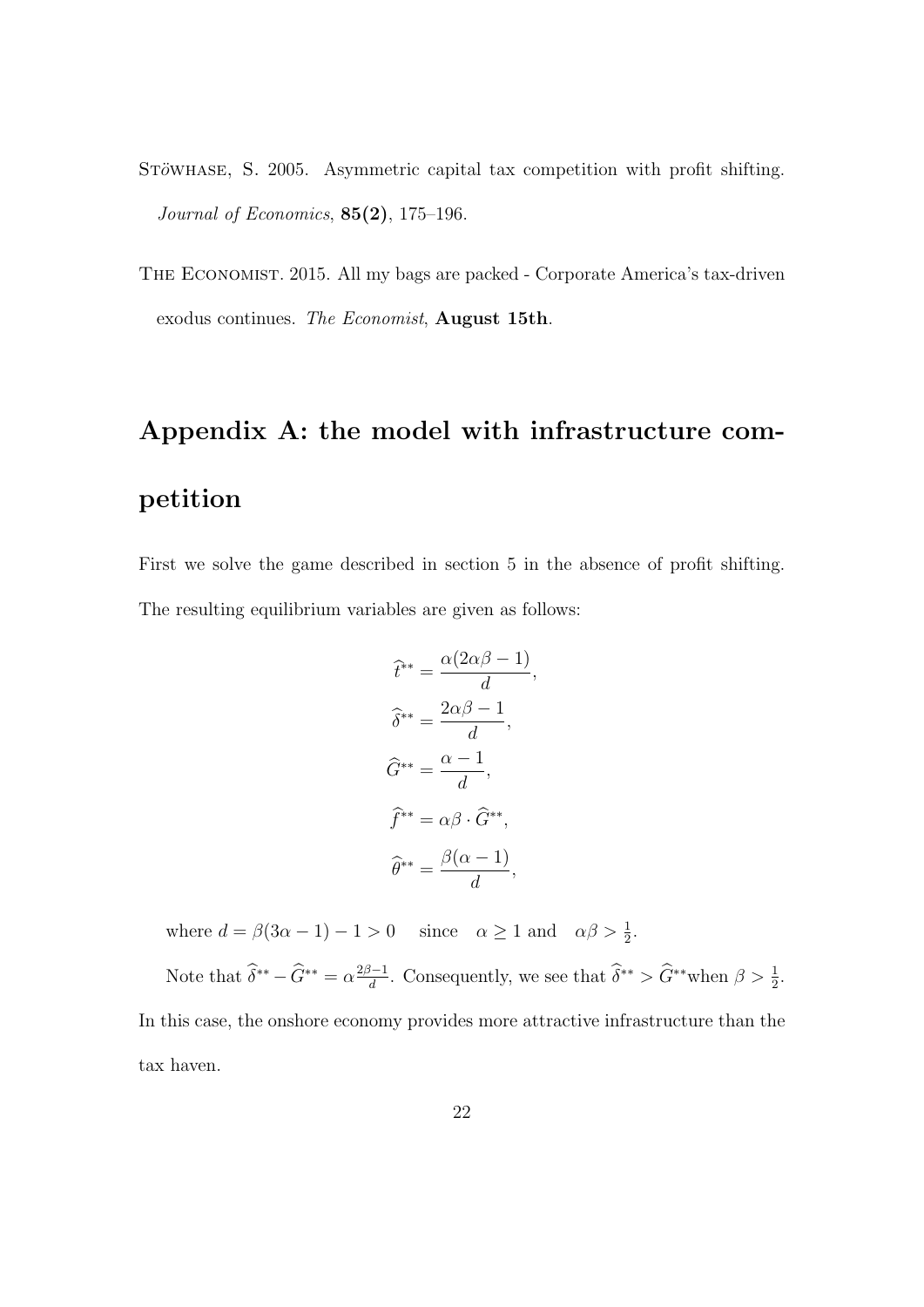The equilibrium tax revenue in the high-tax country is

$$
\widehat{W}_h^{**} = \frac{(2\alpha - 1)(2\alpha\beta - 1)^2}{2d^2} \,. \tag{19}
$$

If we consider the game with the possibility of profit shifting, the game yields the following equilibrium results

$$
t^{**} = \underbrace{\left(\frac{2d}{3\alpha(2\alpha\beta - 1) + 2d}\right)}_{< 1} \hat{t}^{**} < \hat{t}^{**},
$$
\n
$$
\delta^{**} = \underbrace{\left(\frac{2d}{3\alpha(2\alpha\beta - 1) + 2d}\right)}_{< 1} \hat{\delta}^{**} < \hat{\delta}^{**},
$$
\n
$$
G^{**} = \underbrace{\left(\frac{2d}{3\alpha(2\alpha\beta - 1) + 2d}\right)}_{< 1} \hat{G}^{**} < \hat{G}^{**},
$$
\n
$$
f^{**} = \alpha\beta \cdot G^{**},
$$
\n
$$
f_p^{**} = \frac{t^{**}}{2}.
$$

The equilibrium levels of profit and activity shifting are

2

$$
\theta^{**} = \frac{2\beta(\alpha - 1)}{3\alpha(2\alpha\beta - 1) + 2d},
$$

$$
\theta_p^{**} = \frac{\alpha(2\alpha\beta - 1)}{3\alpha(2\alpha\beta - 1) + 2d}.
$$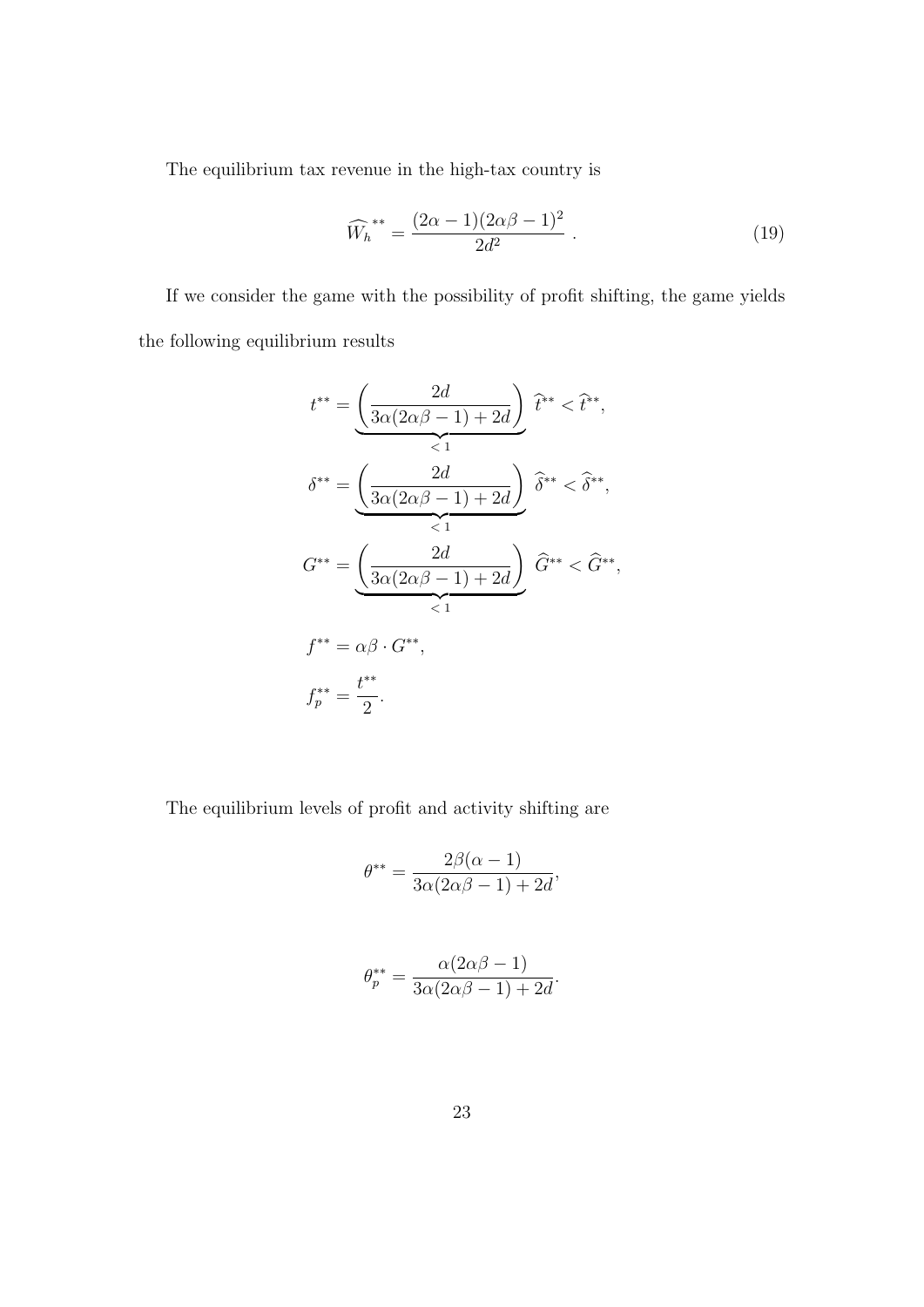The equilibrium tax revenue in the high-tax country is

$$
W_h^{**} = \frac{2(2\alpha(1+\alpha)-1)(2\alpha\beta-1)^2}{(3\alpha(2\alpha\beta-1)+2d)^2} ,
$$

Consequently it follows that

$$
\Delta W_h = \widehat{W}_h^{**} - W_h^{**} < 0 \quad \text{if} \quad \beta < \widetilde{\beta}'
$$

To provide a proof, first set  $\Delta W_h = A' \cdot B'$ , where

$$
A' = \frac{1}{2} \frac{(2\alpha\beta - 1)^2}{d^2 \left[3\alpha(2\alpha\beta - 1) + 2d\right]^2} > 0,
$$
\n(20)

$$
B' = 4\left[4 + 9\alpha(-2 + \alpha + 2\alpha^2)\right]\alpha^2\beta^2
$$
\n
$$
-4\left[3 + \alpha(9\alpha(1 + 2\alpha)) - 17\right]\alpha\beta
$$
\n
$$
+ \alpha\left[\alpha(7 + 18\alpha) - 12\right].
$$
\n(21)

It follows that  $sign(\Delta W_h) = sign(B')$ . From (21), we see that B' is quadratic in β. Solving  $B'(\beta) = 0$  relative to β yields two distinct positive roots, <sup>13</sup> but only the highest value  $\tilde{\beta}'$  of both is relevant if we impose the condition (5) that guarantees the existence of an interior solution.

$$
\overline{^{13}\widetilde{\beta'}} = \frac{\alpha(9\alpha(1+2\alpha)-17)+3(1+(\alpha-1)\sqrt{1+2\alpha(-2+\alpha+2\alpha^2)})}{2\alpha(4+9\alpha(-2+\alpha+2\alpha^2))} \text{ and }
$$
  

$$
\widetilde{\widetilde{\beta'}} = \frac{\alpha(-17+9\alpha(1+2\alpha))-3(-1+\sqrt{(-1+\alpha)^2(1+2\alpha(-2+\alpha+2\alpha^2))})}{2\alpha(4+9\alpha(-2+\alpha+2\alpha^2))} > 0.
$$